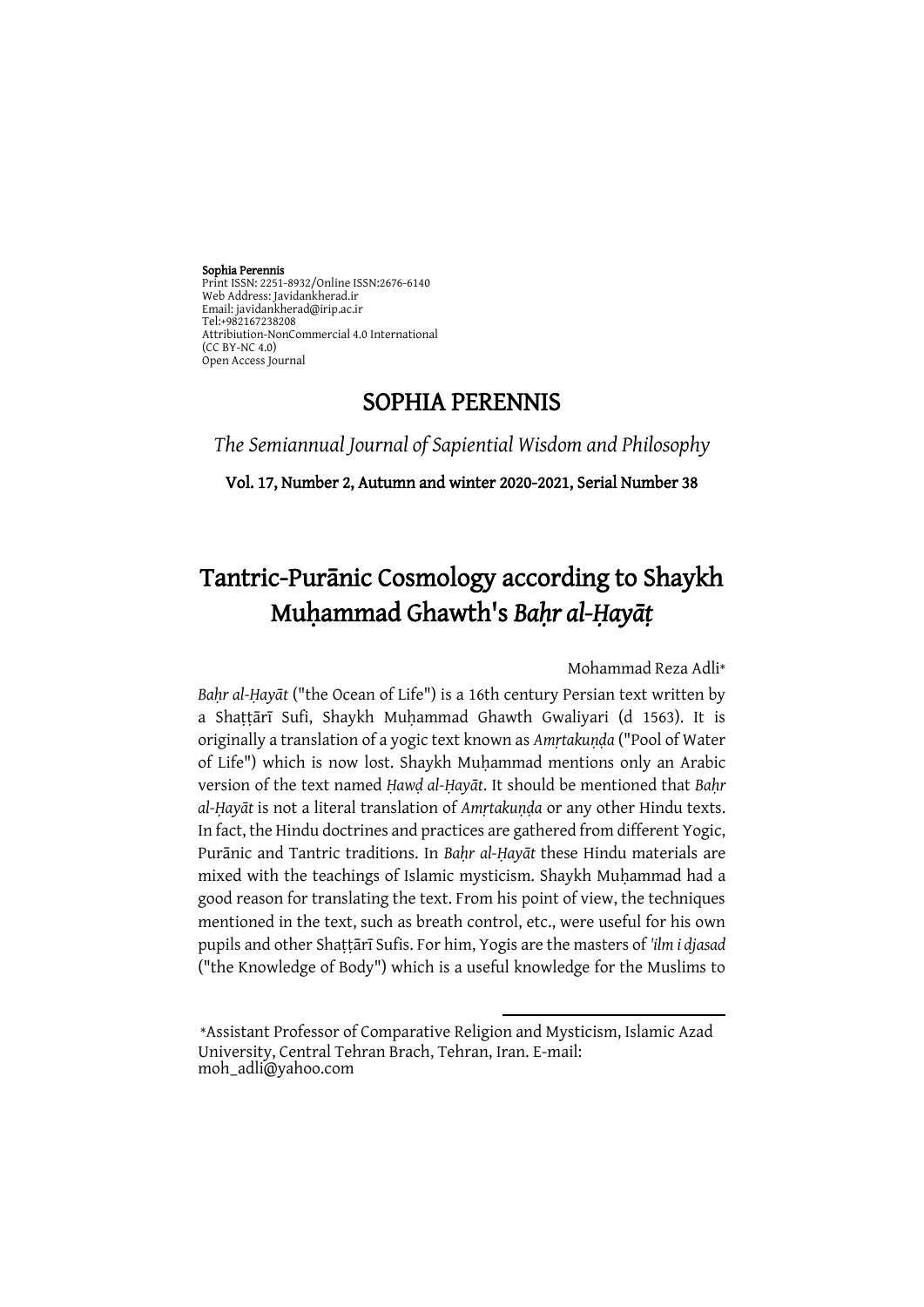know. Shaykh Muhammad frequently emphasizes the equality of the sayings of Hindu saints with those of Sufis. However, Muhammad's sympathies with Yogis, met strong oppositions by the some of Muslim scholars for whom Yogis were nothing but the misguided pagans. So they accused Muhammad of blasphemy. Although he had been finally absolved, he was under suspicion even fifty years after his death when a biographer, Ghawthi Shattārī, in his book tried to justify Shaykh Muhammad's deeds. *Baḥr al-Ḥayāt* is consisted of ten chapters. In its last chapter there is a kind of cosmology similar to those of the Tantric and Purānic. In fact, the Tantric-Purānic cosmology is a syncretism of monistic view of Advaita Vedānta school and dualistic view of Sāṃkhya school. So, it promotes the doctrine of "Multiplicity in Unity" which is in accordance with Shaykh Muhammad's thoughts.

Shaykh Muhammad starts his narration of creation extoling the Unconditioned Truth as the source of all things. He mentions His Sanskrit names according to Yogis' tradition. He explains creation as the manifestation of the Unconditioned Truth. The first manifestation is the Sound. The concept of cosmic Sound is an ancient concept in Hindu literature and one can trace it back to the *Upaniśads*. In *Baḥr al-Ḥayāt* the sound is consisted of two parts: the voice and the echo, which represent respectively the spirit (Śiva) and the matter (Śakti). However according to the philosophy of "Multiplicity in Unity" both are the same, two manifestations of the One. Moreover, love (Skt. *kama*) works as the agent or operator which stimulates voice to echo, or to manifest itself in the material world.

Then the Shaykh Muhammad speaks of the Water as the first mater. The primordial water is also a Vedic concept. According to *Nasadiya Sukta*: "Then even non-existence was not there, nor existence, There was no air then, nor the space beyond it. … Then there was neither death nor immortality nor was there then the torch of night and day. … All this was only unillumined cosmic water. That One which came to be, enclosed in nothing, arose at last, born of the power of knowledge." (*Ṛgveda* 10:129). The next Vedic concept of the *Baḥr al-Ḥayāt*'s cosmology is the concept of cosmic egg or *Hiraṇyagarbha* (*Ṛgveda* 10:121). This egg appears on the primordial water and the whole world come forth of it. These Vedic concepts were retold in Purānic literature with more details and the narrator of the *Baḥr al-Ḥayāt*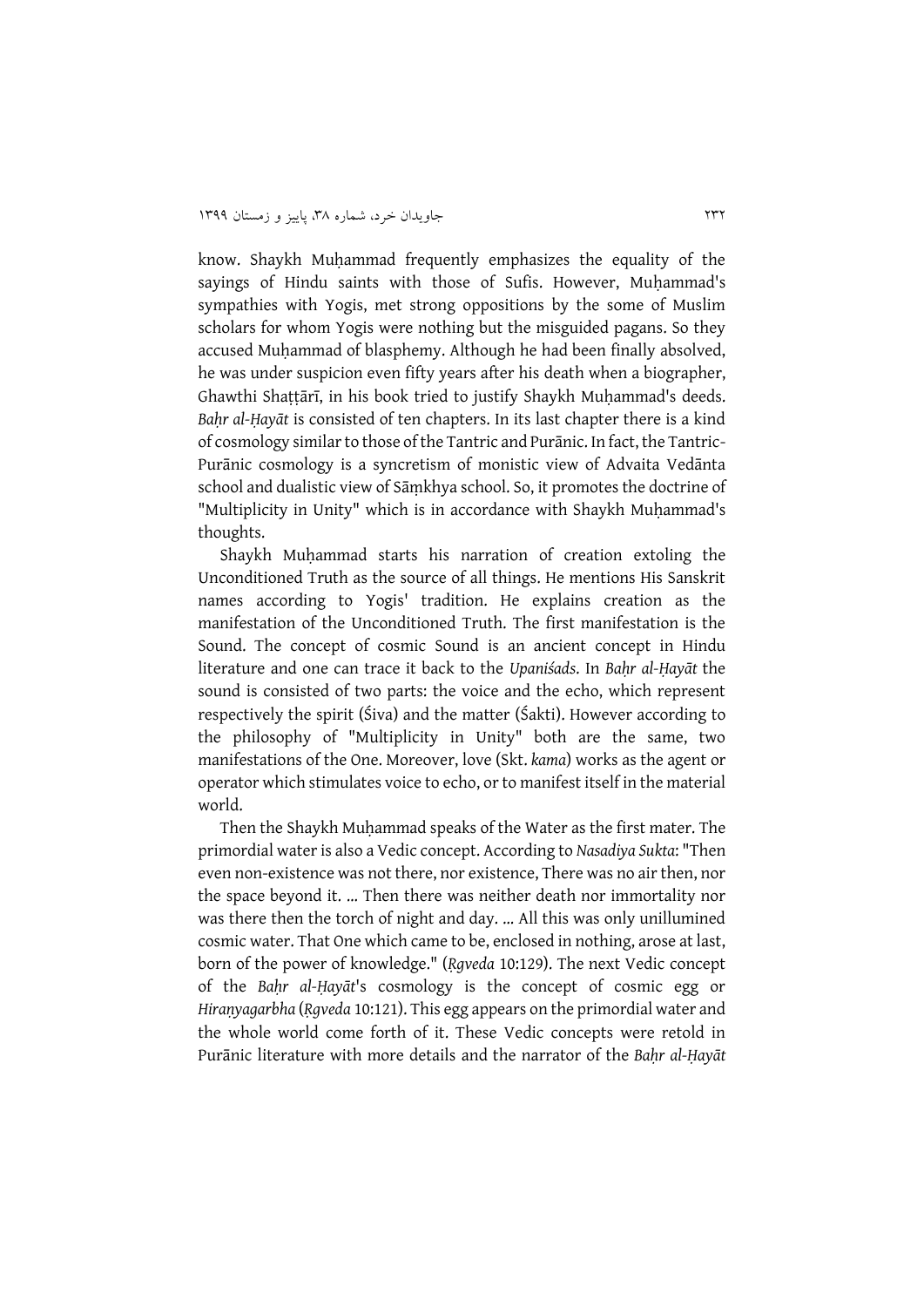combines different narrations of Hindu cosmology and Islamizes them in a way that his audiences can accept and digest them.

The concept of the Ocean of Life is an important concept in the Bahr al-*Ḥayāt* as far as it became the title of the treatise. It is briefly mentioned in the final chapter of *Baḥr al-Ḥayāt* but the full-fledged story is told in *Purānas* especially in the *Viṣṇu Purāṇa* (I.IX.). As the *Purāna* narrates the *Amṛta*, the water of life or the nectar of immortality, was produced by Visnu through the act of *samudra manthan* ("churning of the ocean"). Viṣṇu firstly throws different herbs in the ocean of milk and then churns it up with a stick, so he makes *Amṛta* or the nectar of immortality for the gods. In the Tantric literature "churning of the ocean" is a symbol for the Yogi's asceticism or meditation which brings for him the deliverance from the cycle of rebirth and union with the Truth. This idea is in accordance with the Shaṭṭārī emphasis on the invocation and meditation as the path to salvation. So Shaykh Muhammad as a Shattārī master prescribes it for his pupils.

Consequently, Shaykh Muḥammad in *Baḥr al-Ḥayāt* employs Islamic proofs for Hindu ideas for instance when the text speaks of the Sound as the first manifestation of the Absolut, or the love as the vital element of creation or the primeval waters as the foundation for creation Muhammad brings quotations from Quran and Islamic traditions as evidences. This paper tries to trace Shaykh Muhammad's narration in the Hindu literature.

Keywords: *Baḥr al-Ḥayāṭ*, Shaykh Muḥammad Ghawth, Shaṭṭaryyah, Yoga, Tantra, Purāṇa,

### References

- [Abu'l-Fazl ibn Mubarak,](https://en.wikipedia.org/wiki/Abu%27l-Fazl_ibn_Mubarak) *Akbarnama (The History of [Akbar\)](https://en.wikipedia.org/wiki/Akbar), [Asiatic](https://en.wikipedia.org/wiki/Asiatic_Society)  [Society,](https://en.wikipedia.org/wiki/Asiatic_Society) Calcutta, 1877.*
- Adli, Mohammad Reza, "Shattari Order", *Encyclopedia of Persian Language and Literature in the Subcontinent*, Vol. 5, Academy of Persian Language and Literature, Tehran, 2019.
- Adli, Mohammad Reza, "The Spread of 'Ishqiyyah Order in India According to Shaikh Qāzin Shaṭṭarī", *Nāme-ye Farhangestān (Subcontinent)*, Academy of Persian Language and Literature, Tehran, Vol. 8, 2018.
- Ahmad, Qazi Moin-uddin, *History of the Shattari Silsila*, Thesis Submitted for Phd, Department of History, Aligarh Muslim University, Aligarh, 1963.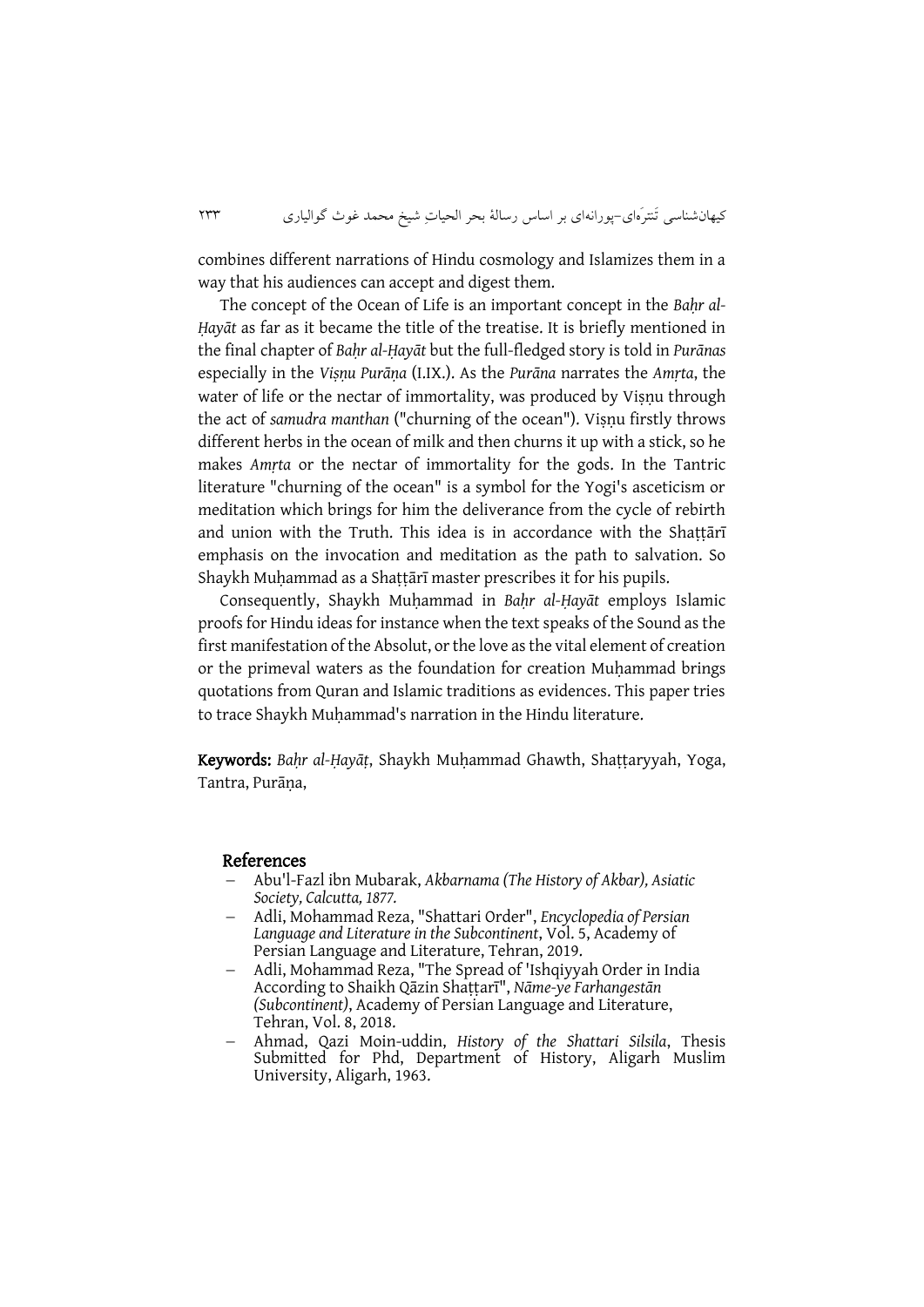- Al-Bīrūnī, Abū al-Rayḥān, *Patanjali* (Arabic Version of Patanjali's *Yogasūtra*), Tehran, 2000.
- Bada'uni, `Abd al-Qadir, *Muntakhab-ut-Tawarikh (Selection of Chronicles), Tehran*, 2001.
- *Bhāgavata Purāṇa*, J. L. Shastri and G. V. Tagare (trans.), Motilal Banarsidass Publishers, Delhi, 1999.
- Bhattacharyya, N. N., *History of Indian Cosmogonical Ideas*, New Delhi, Munshiram Manoharlal, 1971.
- *Brahma Purāṇa*, G. P. Bhatt (trans.), Motilal Banarsidass Publishers, Delhi, 1955.
- Caterina Greppi, *L'origine delmetodo psicofisico esicasta, Analisi di un anticotesto Indiano: l'Amṛtakuṇḍa*, Torino: Il Leone Verde, 2011.
- Corbin, Henry, *Islam i Irani* (*En Islam iranien* [Tome 2]), Persian Translation by Insha-allah Rahmati, Tehran, 2015.
- Dupuche, John, "Tantri Aspects of Hawd Mā al- Hayat: ("The Pool of the Water of life"): An Arabic Text Developed from Hindu Sources", *SAJRP*, Vol. 1 No.01, October 2019.
- Ernst, Carl W., "*Kāmarūpañčāšikā*", *Perso-Indica. An Analytical Survey of Persian Works on Indian Learned Traditions*, F. Speziale - C. W. Ernst 2019, available at [http://www.perso](http://www.perso-indica.net/work/kamarupancasika)[indica.net/work/kamarupancasika](http://www.perso-indica.net/work/kamarupancasika)
- Ernst, Carl W., "Traces of Šaṭṭārī Sufism and Yoga in North Africa", *Oriente Moderno*, XCII, 2012.
- Ernst, Carl W., "The Islamization of Yoga in the *Amrtakunda*  Translations," *Journal of the Royal Asiatic Society*, Third Series, 13, 2003.
- Ernst, Carl, "A Fourteenth-Century Persian Account of Breath Control and Meditation", *Yoga in Practice*, David Gordon White, ed., Princeton Readings in Religions, Princeton, Princeton University Press, 2011.
- Ernst, Carl, "Sufism and Yoga according to Muhammad Ghawth", *Sufi*, 29, Spring, 1996, p. 9.
- Husain, Yusuf (ed.), *Haud al-Hayat*, *La version arabe de L'amratkund*, Journal Asiatique CCXIII, Octobre-Decembre, 1928.
- *Jug Bishast* (Persian Translation of Vālmīki's *[Yoga-Vâsishta](https://archive.org/stream/yogavasishtalagh00aiyeuoft#page/n3/mode/2up)*), India, 1968.
- Khan, Dominique-Sila, "Conversation between Guru Hasan Kabiruddin and Jogi Kanipha: Tantra Revisited by the Isma"ili Preachers", *Tantra in Practice*, David Gordon White (ed.), Princeton, Princeton University Press, 2000.
- Khwishgi-ye Qassouri, *Ma'ārij al-vilāyyah*, The University of Lahore's Library MS (H-25/7765).
- *Laghu-Yoga-Vasistha*, K. Narayanaswami Aiyer (trans.), Madras, The Adyar Library and Research Center, 1971.
- Muhammad Ghaus, *Baru l-Hayat*, Sayyed Mir Hasan, Delhi, 1893.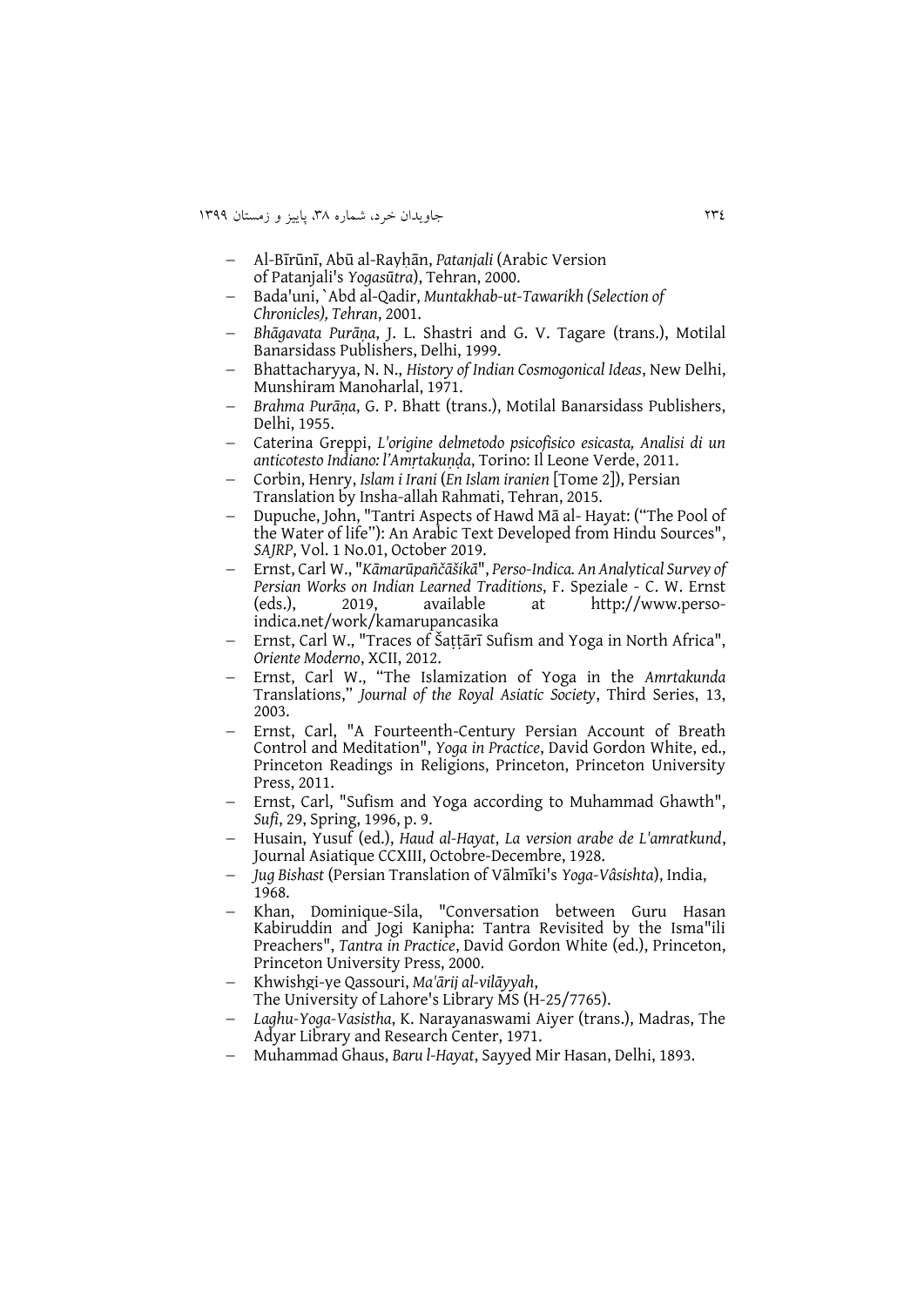- Muhammad Ghaus, *Jawahir i Khamsa*, Library Of IR.Iran's Parliament MS (17590).
- Muhammad Ghausi Shattari, *Gulzar-i Abrar*, Muhammad Zaki, Patna, 1994.
- Muhammad ibn Mahmud al-Amuli, *Nafa'is al-funun fi 'ara'is al-'uyun, Tehran, 2003.*
- Mujtabai, F., Hindu Muslim Cultural Relations, Persian Translation by A. Mahmoudi, Tehran,
- Qadir, C.A, "Pre‐Islamic Indian Thought", Persian Translation by F. Mojtabai, in *Tārikh Falsaf dar Islam* (*A History of Muslim Philosophy*), Tehran, 2011.
- Rizvi, S. A. A., *A History of Sufism in India*, New Delhi, 1983.
- Rossi, Ettore, "Elenco dei manoscritti persiani della biblioteca Vaticana", *Studi e Testi* 136, Vatican City, 1948.
- Sakaki, Kazuyo, "Yogico-tantric Traditions in the *Ḥawḍ al-Ḥayāt*," *Joumal of the Japanese Association for South Asian Studies*, 17, 2005.
- Stutley, Margaret, Stutley, James, *A Dictionary of Hinduism: Its Mythology, Folklore and Development 1500 B.C.-A.D. 1500, New York*, Routledge, 2019.
- *Vedic Hymns*, Max Müller (trans.), in *The Sacred Books of the East*, Vol. XXXII, Oxford, The Clarendon Press, 1891.
- *Viṣṇu Purāṇa*, H. H. Wilson (trans.), London, Trubner & CO., 1864.
- Woodroffe, Sir John, *Śakti and Śakta: Essays on Addresses on the Śakta Tantraśāstra*, Celephaïs Press, 2009 (First published London: Luzac & co., 1918).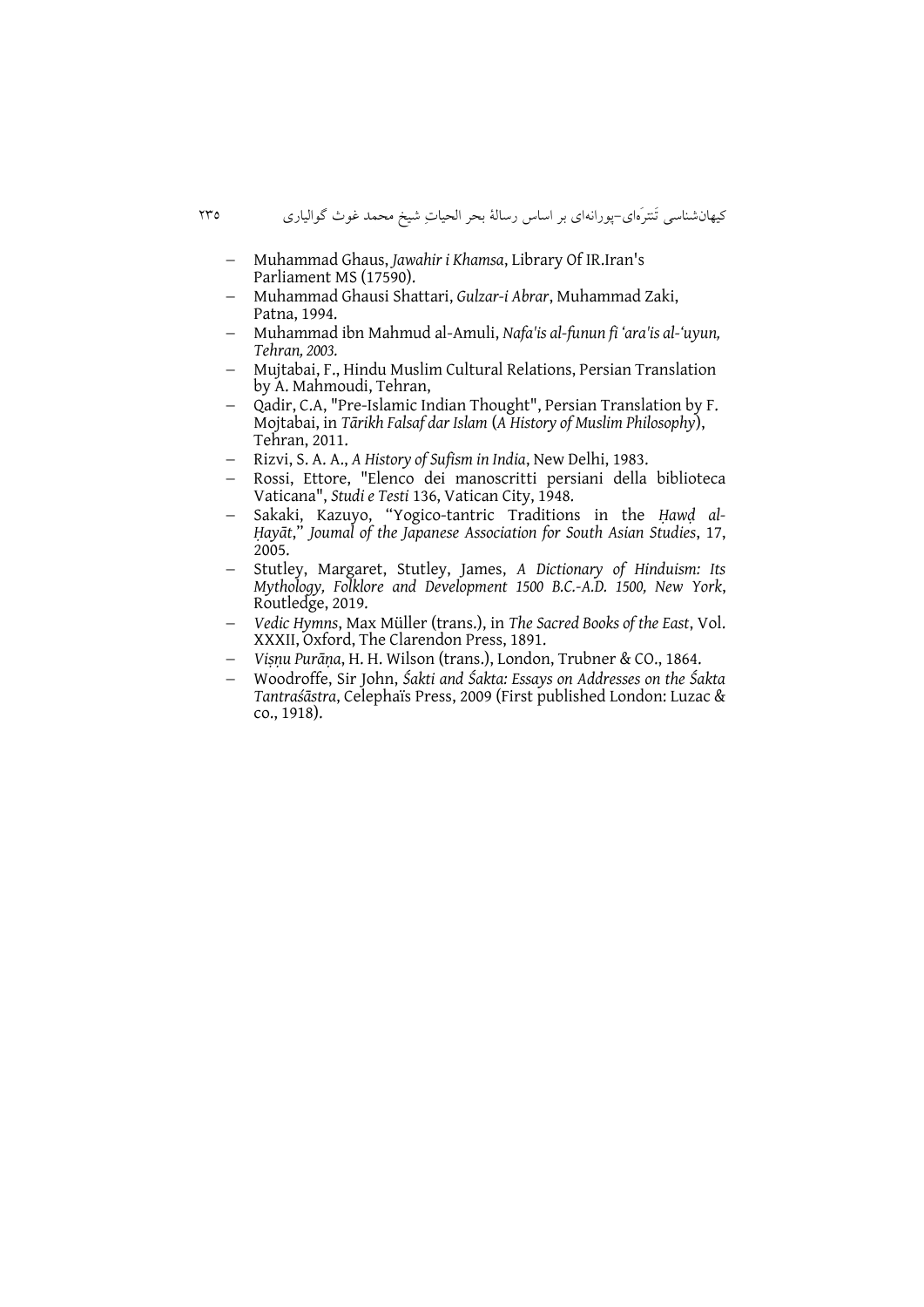**مجله علمی جاویدانخرد، شماره ،83 پاییز و زمستان ،9811 صفحات -189 162**

**کیهان شناسی ت نتر های-پورانهای بر اساس رسالۀ بحر الحیات شیخ محمد غوث گوالیاری \* محمدرضا عدلی**

**چکیده**

رسـالۀ بحرالحیاتِ محمد غوث گوالیاری (د ۹۷۰ ق)، از مشـایخ طریقت شــطاريه، مجموعهايســـت مرکب از آراء و اعمال يوگهای به انضـــمام انديشـههای عرفانی اسـلامی. محمد در مقدمۀ بحرالحیات آن را برگردان فارســـی رســالۀ انبرَت کوند ( اَمْريتَه کوندَه، «حوض آب حیات»، از متون يوگهای) خوانده است. امروزه نسخۀ اصلی آن در دست نيست و خودِ شيخ صرفاً به ترجمۀ عربی آن (حوض الحیات) اشاره کرده است. رساله شامل ده فصل است، در فصل دهم روايتی از کیهانشناسی نقل میشود که با روايات تَنترَهای-پورانهای قرابت دارد. انديشــۀ محوری اين کیهانشــناســی، يعنی «کثرت در وحدت» با عقائد محمد همسو است. شیخ برای سایر مضامین این کیهانشاناسی نیز شواهدی از سـنت اسـلامی نقل میکند. از جمله، تو صیفِ « صدا» به عنوان نخستین تجلی، «عشق» به عنوان محرکی برای خلقت، »آبهای نخ ستین « به عنوان ب ستری برای آفرينش و ... . اين مقاله میکوشد ريشۀ روايت محمد را در متون مختلف هندويی جستجو کند. **کلیدواژهها:** بحرالحیات، محمدغوث گوالیاری، شیاريه، يوگه، تنتره، پورانه، کیهانشناسی.

 $\overline{\phantom{a}}$ 

<sup>\*</sup> استاديار گروه اديان و عرفان دانشگاه آزاد اسلامی واحد تهران مرکزی. رايانامه: moh\_adli@yahoo.com تاريخ دريافت: ١٣٩٩/٨/١ ١٣٩٩/٨/١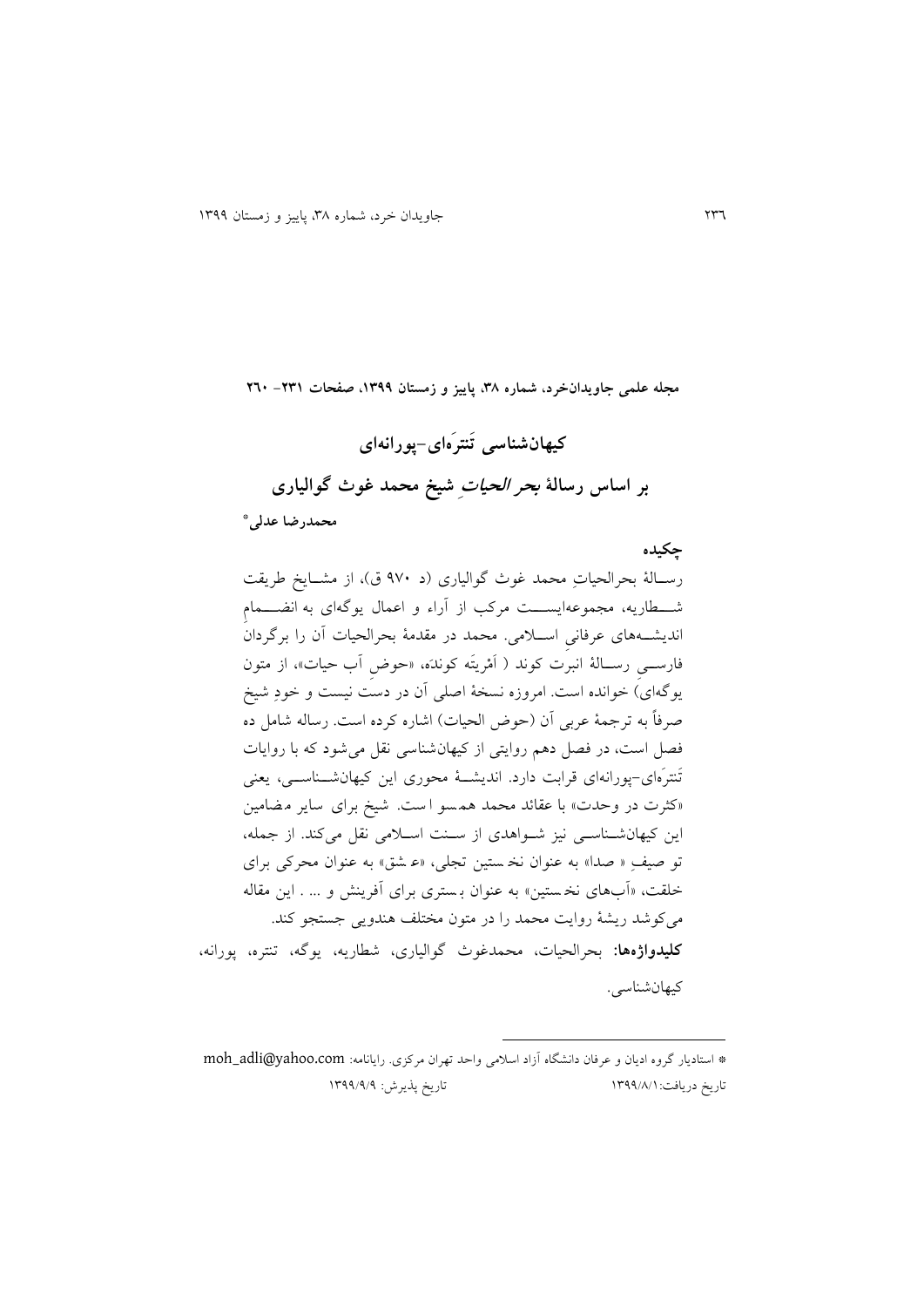### **.9 مقدمه**

ســلســلههای صــوفیه از اواخر قرن ٦ و اوایل قرن ٧ ق فعالیتهای خود را در نواحی مختلف شبه قاره آغاز کردند. اين سلسله ها که جملگی خاستگاه ايرانی داشتند رفته رفته خانقاههای خود را در هند گسـترش دادند. سـلسـلههای چشـتیه و سـهروردیه در این جريان پیشگام بودند. به تدريج، بر شــمار اين ســلســلهها افزوده شــد و گاه از هر يک چندين شاخه انشعاب يافت. لیکن در میانۀ قرن 1 ق92/ ، زمانی که سلسله های چشتیه و سهرورديه پويايی اوليه خود را از دست داده بودند، سلسلۀ شطاريه کار خود را آغاز کرد. در اين عصر، در ميان هندوان نهضت بهکتی` رونق داشت، اين نهضت بر ستايش عاشــقانه خداوند، برابری اجتماعی و تلفیق مضــامین اســلامی و هندویی تأکید میکرد. سله سلهٔ شطاريه، در واقع، مح صول همان فرضای فرهنگی ای بود که عارفان و متفکران بهتکی در آن ر شد و پرورش يافته بودند. از اين رو، روحیه مدارا و ت سامح بر تعلیمات مشایخ این طریقت نیز غلبه داشت. سـلسـلۀ شـطاریه زمانی که اکبر(۱۵٤۲–۱٦٠٥م) قدرت خود را بر سـرتاسـر شـمال هند تثبیت کرد، به اوج خود رسـید؛ اما به تدریج با 2 شکوفايی دوبارۀ برخی ديگر از سلسله های صو فیه از اهمیتش کاسته شد. با اين حال، در قرن هفدهم میلادی مشايخ شطاريه به رغم اتهام الحاد که گاه و بیگاه بر ايشان وارد می شـــد، در برهان پور، گجرات، مالوه، بنگال و برخی نواحی دیگر همچنان مورد توجه بودهاند. از همین مراکز متعدد بود که آوازۀ اين طريقت به بیرون از مرزهای هند هم رسيد، و دامنۀ اَن به حجاز، سوريه، اندونزی و حتی شمال اَفريقا نيز کشيده شد.<sup>۳</sup> بدين ترتیب شـطاریان توانســتند تأثیری ماندگار و دیرپا بر ســنت و ادبیات عرفانی اســلامی برجای گذارند.

مو سس سلمسلۀ شطاريه شاه عبدالله شطاری (د ۸۹۰ ق) ملقب به حـضرت اعلی است. نسب وی با پنج واسطه به شیخ شهاب الدین سهروردی می رسد و در طریقت نیز سند خرقه اش به هفت وا سطه به بايزيد بسطامی ا سناد می يابد. پير او محمد عارف، كه نسبش دانسته نیست، او را از خراسان به هند فرستاد. او ابتدا در جونپور بود، سپس به سبب م شکلات به مندو، پايتخت مولتان، رفت و در همانجا درگذ شت.<sup>نم</sup> طريقت شاه عبدالله به واسطهٔ دو خلیفه اش، شیخ حافظ جونپوری و شیخ محمد علا معروف به شیخ قاضِن، گسترش يافت. اما برجسته ترين شخصيت سلسلۀ شطاريه شيخ ابوالمويد محمد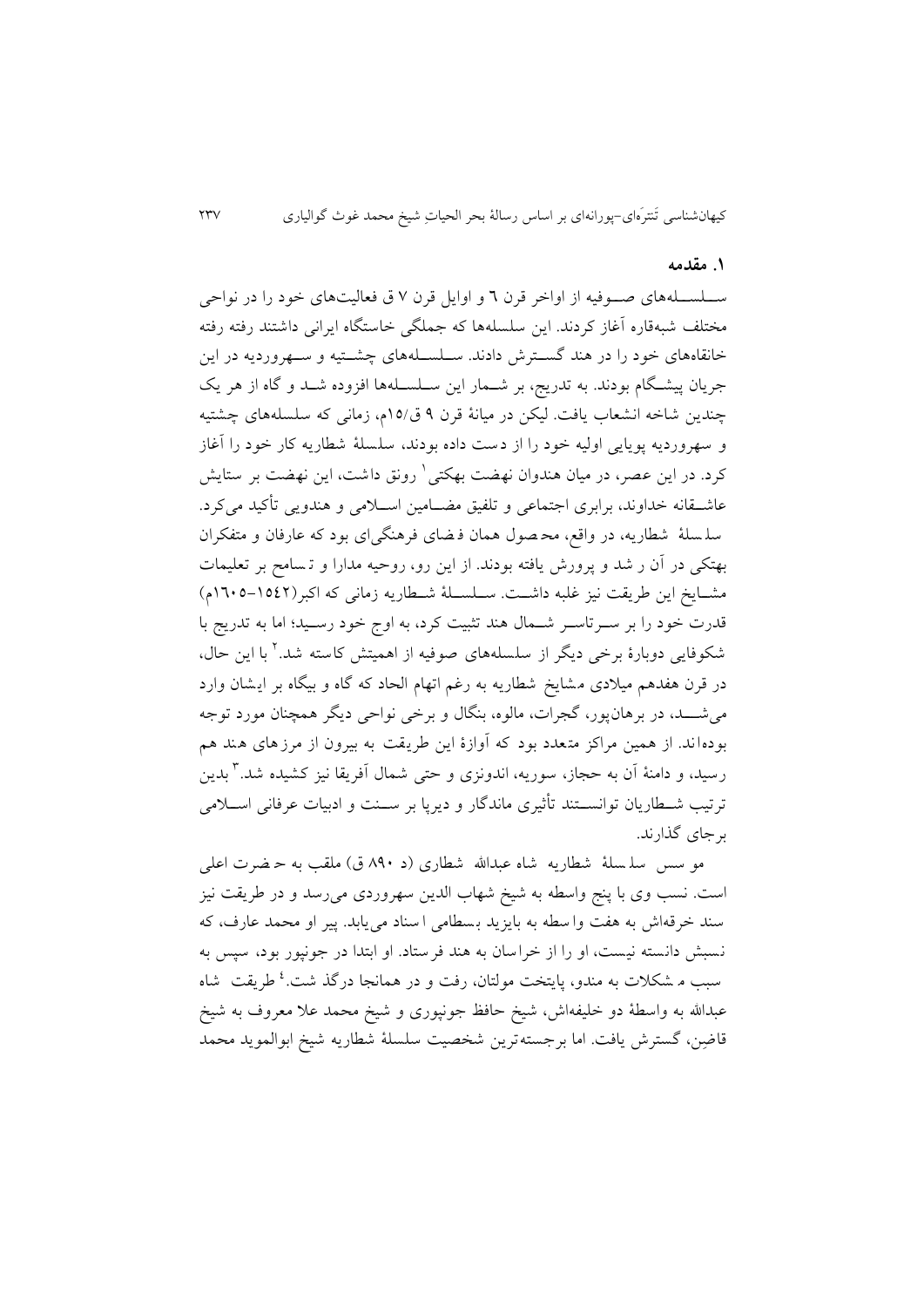غوث گوالیاری (۹۰۷-۹۷۰ ق) بود که در اینجا مختصری دربارۀ احوال و آرائش سخن می گوييم.°

# **.1 شیخ محمد غوث گوالیاری**

محمد در نوجوانی به خدمت شــيخ حاجی حمید، از مشــایخ شــطاریه، رســید. پس از تعلیمات اولیه شــیخ او را روانۀ چُنار (در کرانۀ رود گنگ) کرد. محمد به مدت «ســیزده سال و هفت ماه در کوه ستان چُنار» به عزلت نـ شـ ست و ریا ضتها کـ شید.<sup>٦</sup> به گفتهٔ بداؤنی در این مدت او «مسکن در غارها و غذا از برگ درختان» داشت.<sup>۷</sup> در همین ایام بود که با يکی از يوگیان هندو آ شنا شد و اين آ شنائی تی یر مهمی در آراء و احوال وی برجای گذا شت. اگرچه برخی ديگر از م شايخ صوفیه نیز با يوگیان مراوداتی دا شتند اما احتمالاً هیچیک به اندازۀ محمد به آنها نزدیک نشـــده بود. شـــیخ محمد در همین دورۀ خلوتنشــینی رســالۀ *جواهر خ*مســـهاش را تألیف کرد که در واقع دربردارندۀ تعالیم و دستورات شیخ حاجی حمید بود^ و اَن را به شیخ عرضه نمود که مورد پسند وی واقع شد. در اين زمان حاجی حمید به محمد فرمان داد که از خلوت خارر شود و در گوالیار در جمع مردم به سلوک خويش ادامه دهد. اقامت او در گواليار با اقبال مردم روبرو شد و افراد زيادی از صنف های مختلف گرد او جمع شدند تا از تعالیمش بهرمند شوند. از جمله، سـلطان مغول، بابر پس از آنکه به کمک محمد توانسـت به دژ گوالیار نفوذ کند، به شیخ ایمان تام یافت.<sup>۹</sup>

پسر بابر، همايون، نیز به محمد غوث و برادرش بهلول ارادت فراوان داشت. همايون که ظاهراً به علوم غريبه بسيار اعتقاد داشت، نزد اين دو برادر «دعوت اسماء» `` را تعليم میديد.<sup>۱۱</sup> اما اين علاقۀ همايون دردســرهايی را برای شــيخ محمد ايجاد کرد. زيرا وقتی که افلان ها بر گوالیار مسلط شدند ياران سلیان ملول را فراموش نکردند. شیر شاه افلان که در سال 9229 در آگره بر تخت نشست به هر بهانه ای میکوشید که آ نان را به قتل رساند يا تنبیه کند. در اين میان، محمد غوث که مورد طعن و حسادت علما هم بود، به شدت در خیر افتاد. علما، شیخ محمد را به سبب رساله معراجیه اش تکقیر کرده بودند. در اين رساله شيخ محمد مدعی شده بود که همچون پيامبر اکرم (ص) به معراج رفته و با خداوند به گفتگو نشسته است.<sup>۱۲</sup> شیر شاه همین حکم را دستاویزی برای تعقیب شیخ قرار داد. از اين رو، شــــيخ به گجرات گريخت. وی در گجرات نيز با ســــلطان همايون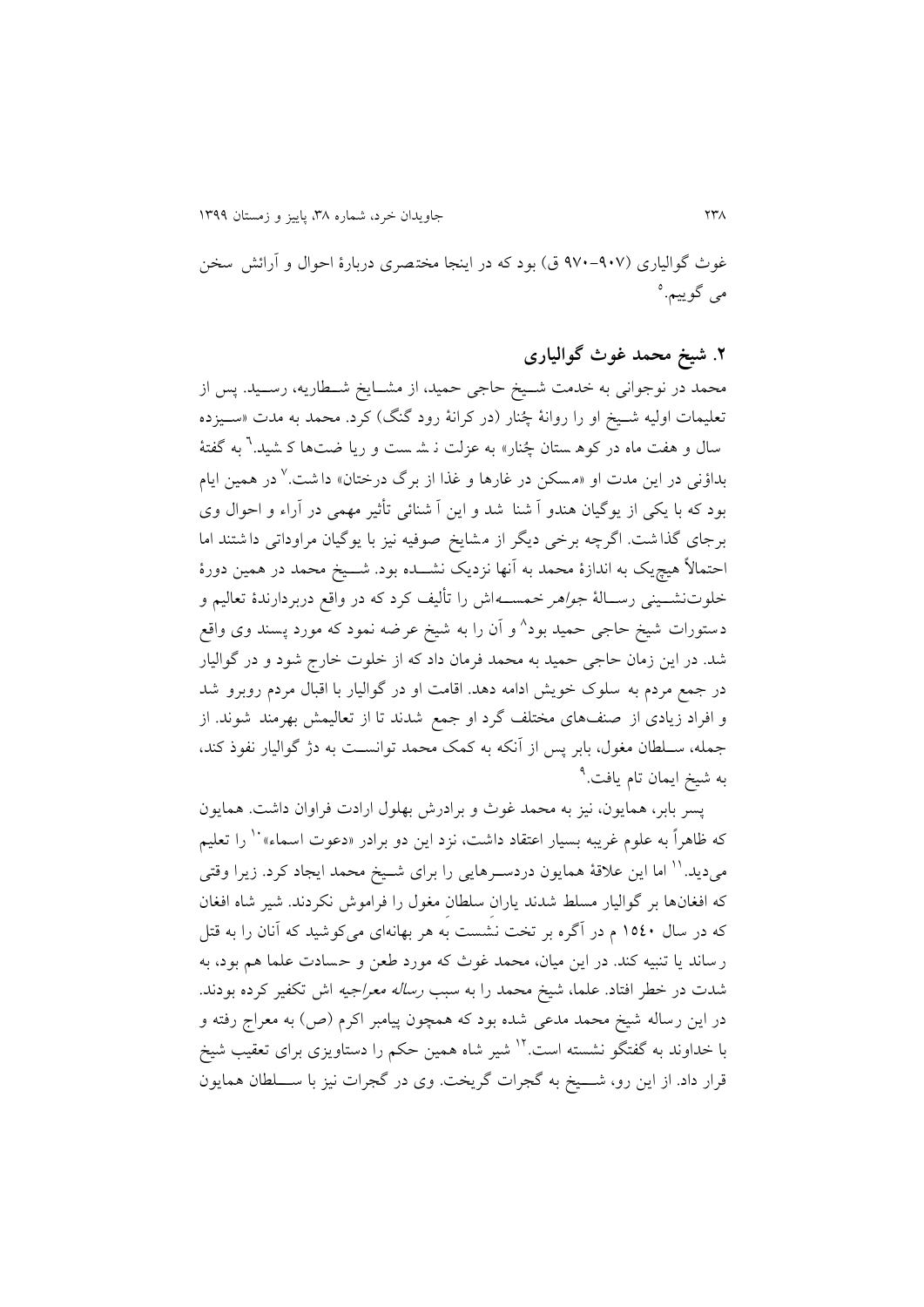ارتباط داشت. نامۀ همايون به شيخ محمد و پاسخ شيخ به وی در *گلزار ابرار* نقل شده ا ست. سلیان در نامه اش مینوي سد که دل نگران سیمت شیخ محمد بوده و هر د به اين می|نديشيده است که افغانهای «ديوسرشت» با غوث الاولياء چگونه سلوک خواهند کرد. تا اینکه خبر هجرت شـــيخ به ديار گجرات را دريافت کرد و پس ازآن قدری از اندوه و نگرانی او کا سته شد. شیخ محمد در پا سخ پس از ابراز مراتب خو شنودی و قدرشناسی خود از دريافت نامۀ سلیان به وی دلداری می دهد و مینويسد: »در طريقت هر چه پیش سالک آيد خیر او ست.» همچنین به سلطان میگويد که از شرايط ناگوار کنونی خاطر خويش مکدر نکند، زيرا هرگاه حق تعالی بخواهد بنده اش را به درجه ای از کمال رســـاند او را به اســـماء جلال و جمالش پرورش می دهد، «يک دور جمالی گذشت اکنون چند روز نوبت جلال است. ... به زودی باز نوبت جمال خواهد رسید».<sup>۱۳</sup>

البته در گجرات مصائب شیخ محمد ادامه داشت. چرا که شیخ علی متّقی از عالمان عالی رتبۀ آن ديار بر قتل وی فتوا داد؛ اما سـلطان محمود گجراتی (حک ٩٤٣-٩٦١ ق)، حاکم گجرات، اجرای آن را موقوف به امضای وجیهالدين علوی احمدآبادی کرد. زمانی که وجیه الدین برای تحقیق به خانۀ محمد غوث میرود چون او را می بیند شـیفتۀ روی او می شود و استفتا را پاره می کند. ظاهراً همین ملاقات سبب شد که شیخ وجیه الدین به سلسلۀ شطاريه بپیوندند. شیخ علی متّقی با شنیدن خبر پاره شدن فتوايش به منزل وجیه الدین میرود و جامۀ او را پاره میکند و میگوید: «چرا به شـــيوع بدعت و وقوع رخنه در دين را ضي مي شويد؟» وجيهالدين در جواب مي گويد: «ما ارباب قاليم و شيخ اهل حال، فهم ما به کمالات او نمی رسـد و به ظاهر شــريعت هیچ اعتراض قادح بر او متوجه نمیگردد.» بدين ترتیب شیخ محمد از مهلکه نجات مییابد.<sup>۱۶</sup> شیخ وجیه الدین جوابیهای در واکنش به انتقادهای علما نوشت. خود محمد غوث نیز حاشیهای بر رس*الۀ* معراجیهاش نو شت و در آن ت صريح نمود که معرار وی در خواب صورت پذير فت و اين با معراج رســــول اكرم (ص) قابل قياس نيســـت.<sup>16</sup>از نظر مولف *منتخب التواريخ*، اينکه علمای محترم آن عصـــر، همچون شـــيخ وجیه الدين، مطيع و منقاد شـــيخ محمد بودند، خود «دال بر کمالات و کرامات شـــیخ اســـت.» بداؤنی تا آنجا پیش می رود که میگويد: «بســياری از مشـــايخ نامی بزرگ ديگر در ملک دهلی و گجرات و بنگاله از عطف دامن او برخاسته و آثار کمال او هنوز در هند باقی مانده» است.<sup>۱۲</sup>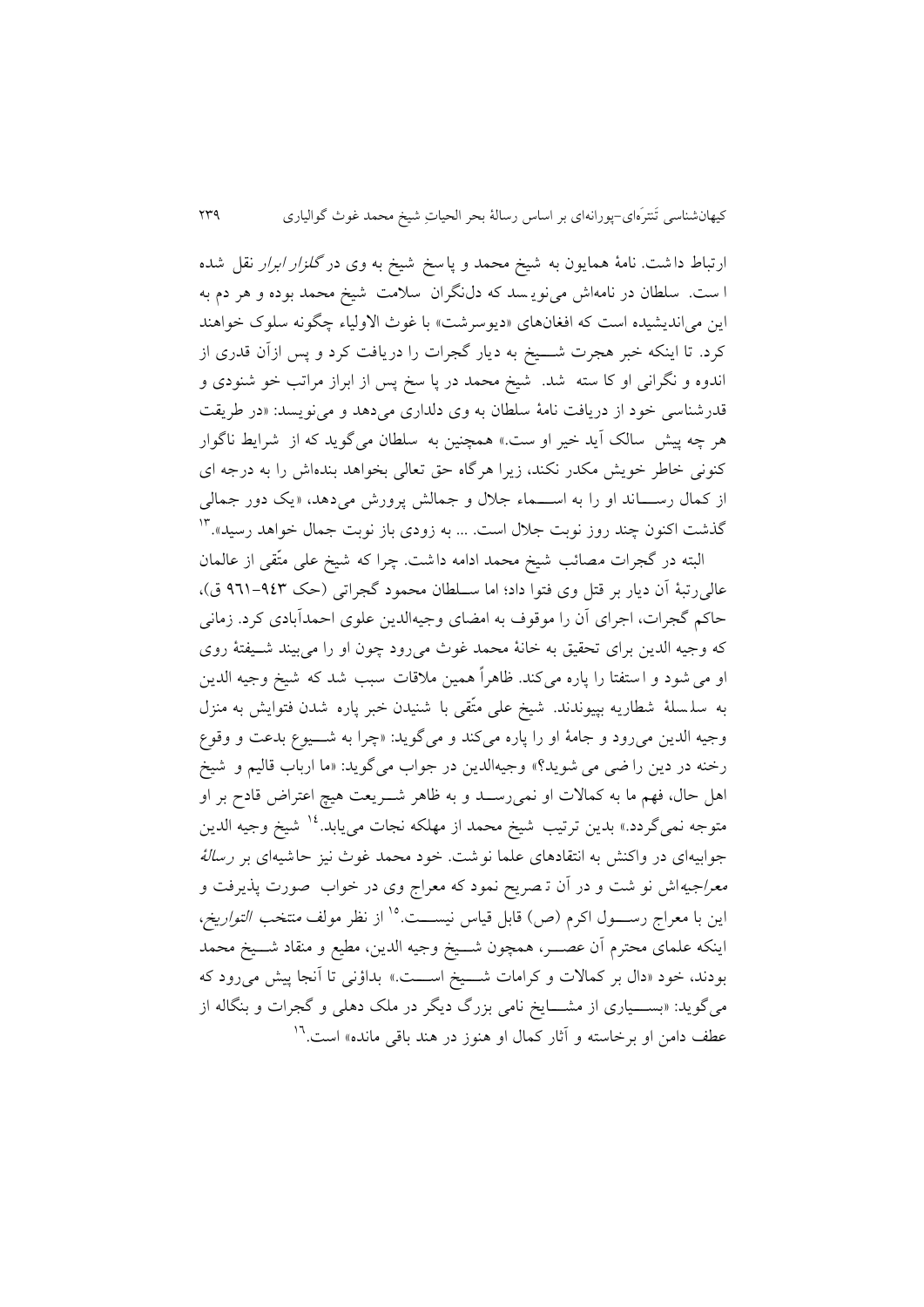پس از آنکه اکبر بر تخت سلینت نشست شیخ محمد غوث گجرات را ترک کرد و به گواليار بازگشــت در راه بازگشــت به ديدار اکبر شــاه نيز رفت. عبدالقادر بداؤنی در سال 122 ق شیخ محمد را در بازار آگره میبیند و چنانکه در منتخب التواريخ نقل کرده ا ست در آنجا جمعیت زيادی گرد شیخ جمع شده بودند، چنانکه ک سی را مجال عبور نبود. اما آنچه نظر بداؤنی را جلب کرده و تح سین او را برانگیخته بود توا ضع و فروتنی شیخ بود با مردم، حتی با کفار [=هندوان]. بداؤنی میگوید این رفتار سبب شده بود که برخی از صوفیان به انکار و ملامت شیخ برخیزند. اما اکبر شاه، برخلاف پدرش تمایل نداشت که شیخ شطاری را به استادی بپذيريد و ظاهراً تحريک وزيرش بيرم خان نيز در اين امر بی تأثير نبود. از اين رو، شيخ به گواليار رفت و «به تکميل مريدان مشغول شد و خانقاهی تعمیر فرموده به سماع و سرود و وجد اشتغال داشت»." به نظر می رسد که، صدر الصدور، شیخ قاضی، از مشايخ سهرورديه، نیز در بازگشت شیخ به گوالیار دخالت داشــت. وی که نگران بود مبادا محمد غوث بتواند اعتماد اکبر را نیز مانند پدرش جلب کند و شاه را به طريقت خويش درآورد بيرم خان را قانع کرد که *ر سالۀ معراجيۀ* شيخ بدعتآمیز است، و بیرم خان شیخ محمد را به بازگشت به گوالیار مجبور کرد.<sup>۱۸</sup>

شیخ محمد در گوالیار مرتعی وسیع در اختیار داشت که یک «کرور دام» و احشام در آن میچريدند. در سال 122 ق که اکبر برای شکار به آن حوالی رفته بود از خانقاه شیخ در گواليار ديدن کرد. شيخ شماری از احشام خود را به شاه هديه داد و به طور نمادين او را به طريقت خويش م شرف کرد. اما اکبر بیش از آنکه از ت شر ف به طريقت شیاريه مشعوف شود از بدست آوردن احشام مسرور شد و داستان تشرّف صرفاً به موضوعی برای بذلهگویی در اردوگاه سلطان بدل شد.<sup>۱۹</sup>

شیخ محمد سرانجام در ۱۷ ره ضان ۹۷۰ ق از دنیا رفت و در گوالیار مدفون شد. مقبره باشکوهی که بر مزار او ساخته شد بنايی کم نظیر در معماری هندو-اسیمی اس ت و نمادی است جاودانه از روحیه مدارا و تسامح که مشخص ۀ اصلی زندگی شیخ محمد غوث بود. <sup>۲۰</sup>

آثار شیخ محمد نقطۀ عطفی در گسترش و پیشرفت سلسلۀ شطاریه به شمار می رود. او و مريدانش تأثيري ماندگار در تصـــوف ســـرزمين هند برجای نهادند. مهمترين اثر او ج*واهر خمسـه* اسـت. ولی در کنار آن رسـالههای مهم دیگری نیز تألیف کرده اسـت از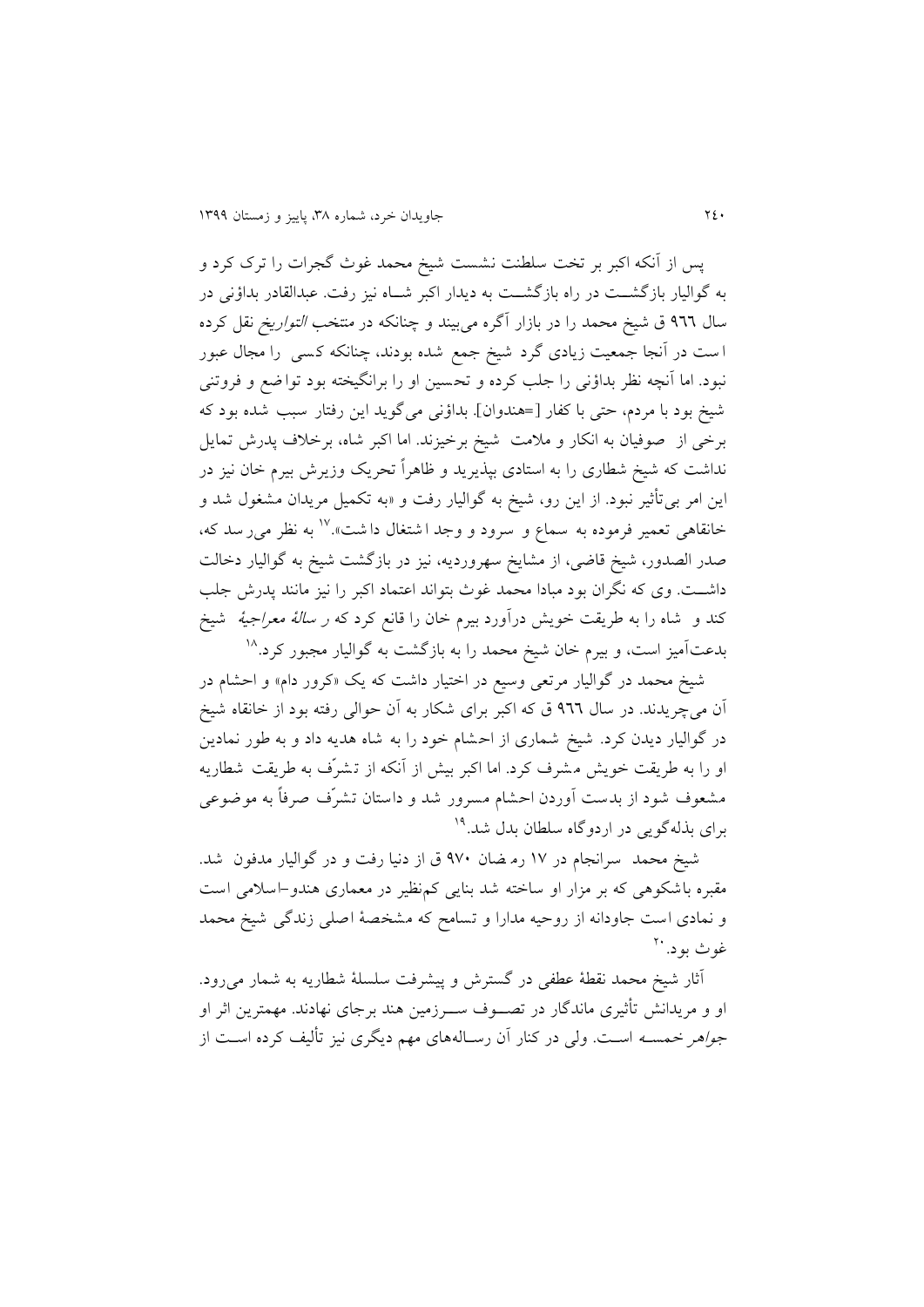جمله، بحر الحیات، او راد غو ثبه، کلید مخزن، ضــهائر، بصــائر، کنز الوحده، و رســالۀ *معراجیه* که ما در این گفتار به بررس*ی بحرالحیات* وی میپردازیم.

### **.8 بحر الحیات**

أنگونه که در مقدمۀ رســـاله'<sup>۲</sup> اشـــاره شـــده اســـت *بحرالحیات* ترجمۀ متن *انبرت کوند* (*امريته کونده* <sup>۲۲</sup> به معنى «حوض آب حيات») اســـت. متن اصــــلى که احتمالاً به زبان سن سکريت بوده امروزه برجای نمانده ا ست. از م ضامین آن می توان حدس زد که اين متن از متون مکتب هَتَههيوگه<sup>۲۳</sup> بوده است. <sup>7٤</sup> اما بايد توجه داشت که *بحرالحيات* صرفاً دربردارندۀ آموزههای يوگهای نیسات بلکه حاوی تعالیم عرفانی و فلساقی اسایمی نیز هســت. همچنین، در *بحرالحیات* برای نقل مضــامین هندی نیز از منبعی واحد اســتفاده ن شده ا ست، بلکه می توان آن را گلچینی از چند متن پوگهای، تَنترَمای و پورانهای (نک. ادامه مقاله) دانست. در مقدمۀ *بحرالحیات* آمده است که مرتاضی اهل کامروپ°<sup>۲</sup> مطالب ا*نبرت کوند* را به قاضــی رکن الدين ســـمرقندی (د ٦١٥ ق/ ١٢١٨ م) عرضـــه کرد. در واقع، پیش از ترجمۀ محمد غوث اين متن تحت عناوين مختلف به ادبيات اســـلامى منتقل شــده بود. محمد غوث خود به نســخۀ عربی آن، با عنوان ح*وض الحیات*، اشــاره میکند.<sup>۲٦</sup> اما ترجمۀ محمد غوث مفصل¤ر از نسخۀ عربی است.

در متن عربی<sup>۲۷</sup> (*حوض الحیات*) آمده اســت که *انبرت کوند* نخســت به فارســی و سیس به عربی ترجمه شده بود.<sup>۲۸</sup> نسخهای فار سی از این ر ساله در کتابخانۀ واتیکان موجود ا ست<sup>۲۹</sup>، که آن را يکی از منابع نگارش *حوض الحیات* میدانند. <sup>۳۰</sup> اين نـسخه را ســـياح ايتاليايی پيترو دلاواله'<sup>۳</sup> در قرن ۱۷ م به اروپا برد. عنوان کتاب در اين نســـخه ک*امردبیجسکا* ضبط شده است. که ساکاکی اُن را به صورت *کامروپنچاشیکا* <sup>۳۲</sup> به معنی بپنجاه شعر از کامروپ» تـصحیح کرده ا ست.<sup>۲۳</sup>خلا صهای از این متن در کتاب *نفائس* ا*لفنون* (۸ ق/١٤م) نقل شـــده اســـت؛ مولف *نفائس* از آن با عنوان «کامروينىســکا» ياد میکند و آن را يکی از «معتبرترين» کتابهای هندوان میخواند.<sup>۳٤</sup> اين امر بيانگر آن است که حداقل دو قرن پیش از محمد غوث *انبرت کوند* در میان مســـلمانان رواج داشــــت. نسخههای خیی متعددی که از آن به زبانهای عربی، فارسی، ترکی و اردو برجای مانده نشان دهندۀ اقبال فراوان آن در جهان اسلام است. در موارد متعدد، بخصوص در ترکیه، اين ر ساله را به محی الدين ابن عربی منسوب کردهاند؛ ترديدی نيست که اين انتساب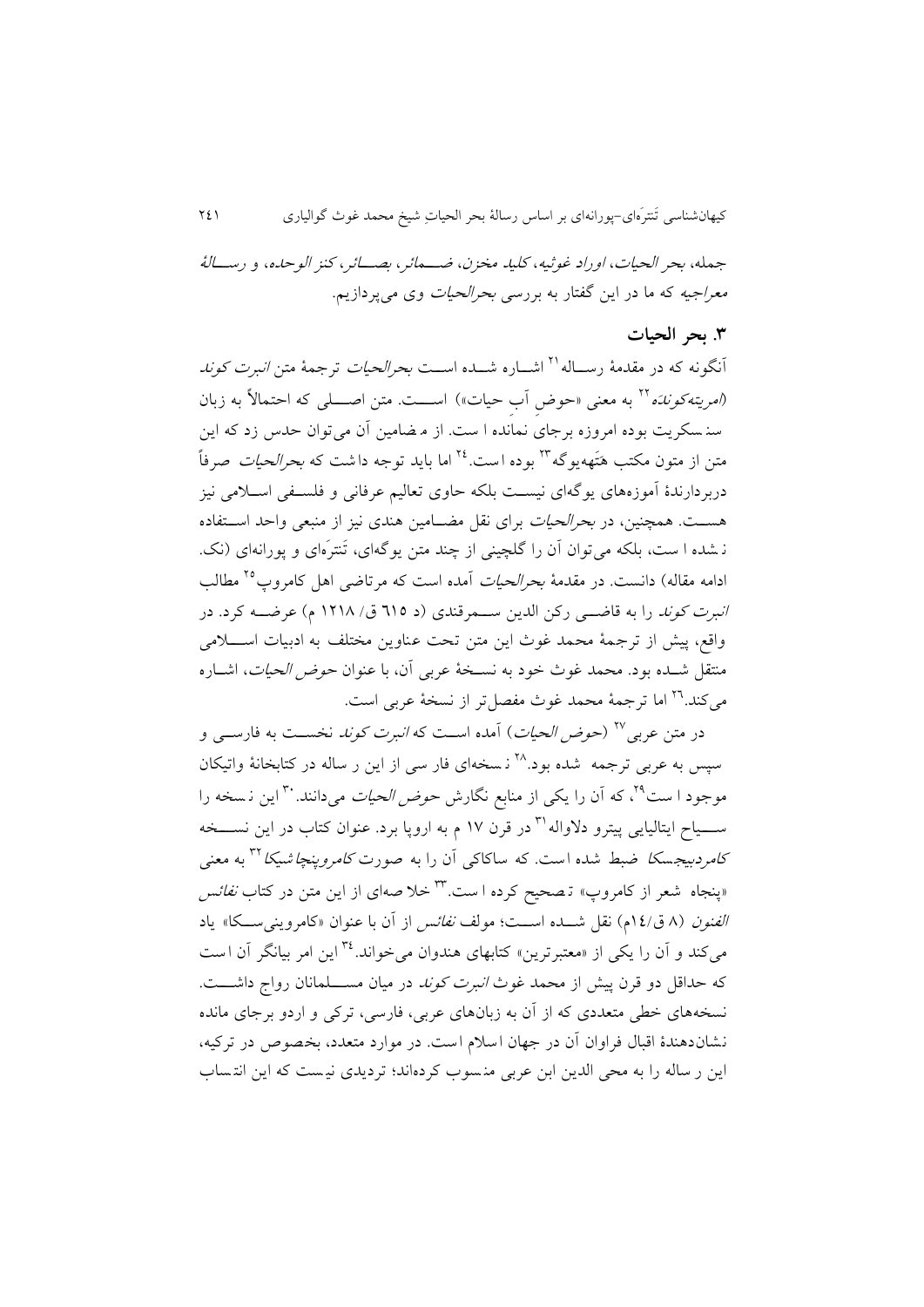نادر ست ا ست، اما همین انت ساب هم حاکی از کو ش شی ا ست که برای افزودن اعتباری م ضاعف بدان ًصورت مي پذيرفت.°° بنابراين، با توجه به گسترش چ شمگیر اين متن، نادر ست نیست اگر از تأثیر فراوان آن بر عرفان ا سلامی سخن بگوییم. از سویی دیگر، رواج اين متن در سـوزمينهای غربی ســـبب شـــد عارفان مســـيحی، به ويژه طريقه هسیکازم™، از آن تأثیر بپذیرند.™

تعالیم هندوان از ديرباز برای م سلمانان ج ذاب بوده ا ست. شايد معروفترين نمونه، توجه ابوريحان بيروني (د ٤٤٠ ق/١٠٤٨م) به اندي شههای هندوان و به ويژه روايت وی از طریقت یوگه با شد.<sup>۳۸</sup> همچنین تأثیرپذیری ا سماعیلیان نزاریِ<sup>۳۹</sup> هند از سنت تَنتَرەای درخور توجه است.<sup>٤</sup> در دورۀ پادشاهان مغول (از ١٥٢٦م به بعد) ترجمۀ متون هندويي به زبان فارســی بســيار رواج يافت و بســياری از متون مهم هندويی به فارســی ترجمه شــد.<sup>21</sup> ترجمۀ محمد غوث موســـوم به *بحرالحیات* هم به همین دوره تعلق دارد که با اقبال فراوان مواجه شد. به گقتۀ کارل ارنست، دو موضود سبب جذابیت اين کتاب برای مسلمانان بود: يکي اعمال خارق العادۀ آن (به منظور تصرف در امور طبیعت و جهان) و دیگر تعالیم فلسفی آن که به آراء صوفیه بسیار قرابت دارد.<sup>٤٢</sup>

بحر*الحیات* مشـــتمل بر یک مقدمه و ده باب اســـت. در مقدمه پس از حمد و ثنای خداوند و درود به رسول اکرم (ص)، داستان مواجه قاضی رکن الدين سـمرقندی با يوگی کامروپی و سبب ترجمه کتاب آمده ا ست. پس از آن، دا ستان سقری تمثیلی به مراتب نفس و گذر از درهای مختلف آن و سرانجام ملاقات با شیخی که صورت تجسم یافته خودِ انســان اســت، آورده شــده. هانری کربن که به نســخۀ عربی رســاله (ح*وض* الحی*ات*) دستر سی داشته است، با مقايسۀ اين داستان تمثيلی با «سرود مرواريد» از کتاب گنوسی اعمال توماس از وجود ردپای سنت اشراقی ايرانی در اين متن سخن گقته است و تا آنجا پیش رفته که مدعی شــده اســت اين متن در اصــل متنی ايرانی بوده و پس از مهاجرت به هندوستان به ايران بازگشته است.<sup>۶۳</sup> كارل ارنست نيز با عباراتي ديگر ادعاي کربن را تکرار کرده است.<sup>٤٤</sup> البته به دلایلی که ذکر آن به مقاله ای مستقل نیاز دارد، این نتیجه گیری درســت به نظر نمی رســد. مضـــمون ســفر تمثیلی و گذر از دروازههای گوناگون در متون هندويی سابقه دارد. به ويژه داستانی در *يوگه واسيشته* نقل شده است که به روايت *حوض/ بحر الحيات* بـ سيار نزديکتر ا ست. در اين دا ستان «معرفت» (که مو ضوع *بحرالحیات* نیز هست) به پاد شاهی تشبیه شده ا ست که در قصری با چهار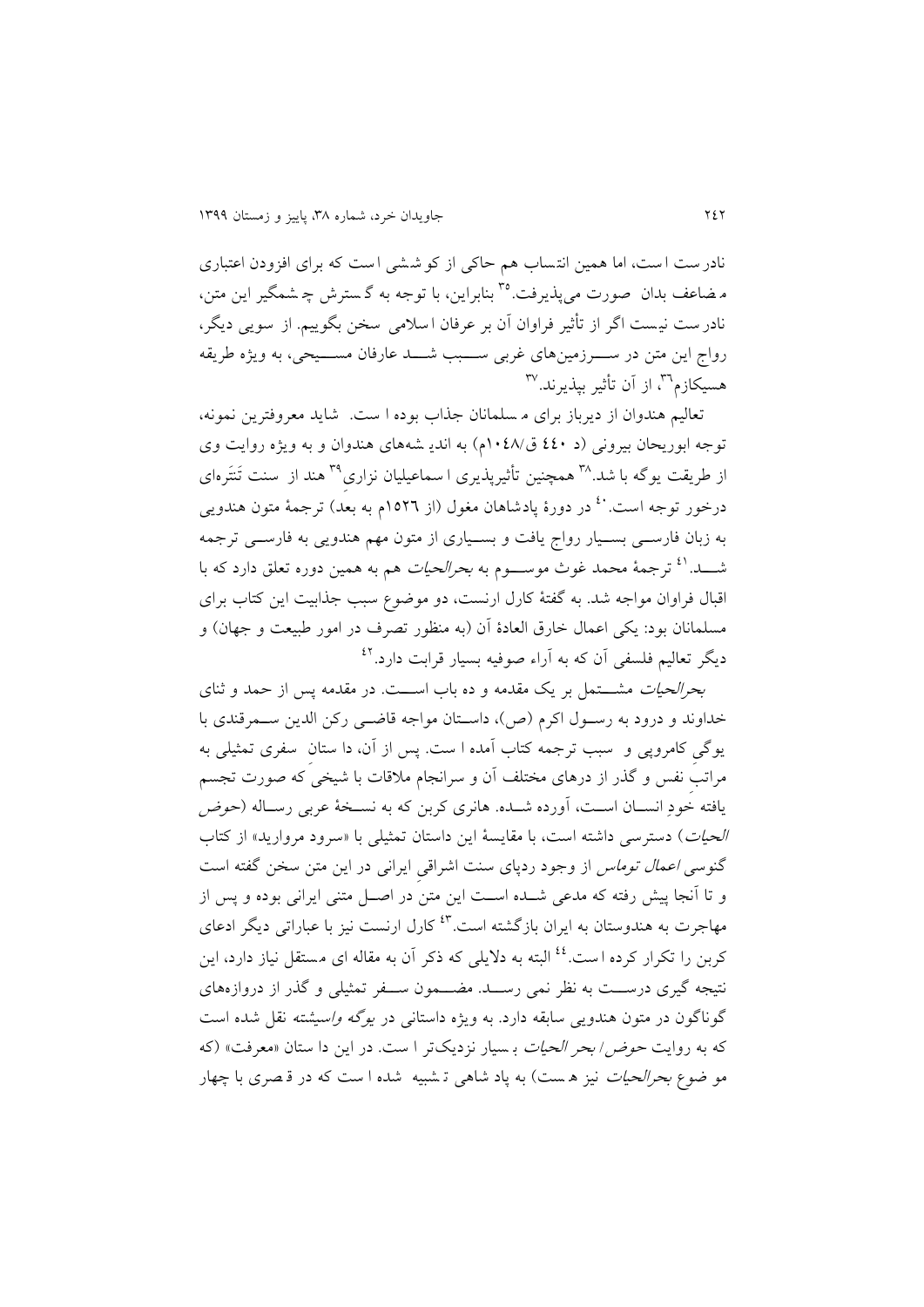دربان منزل دارد و »هر کس که خواهد اين راجه را ببیند اول می بايد اين چهار دربان را از آنِ خود کند.»<sup>ه،</sup> توضیح بیشتر در این باب را به گفتاری دیگر موکول می کنیم.

ابواب دهگانۀ *بحر الحیات* بر اســـاس نســـخۀ چاپ ســـنگی (مطبع رضـــوی دهلی، 931ق) عبارتند از: ١– در معرفت عالم صـــغیر (ص٢)، ٢–در معرفت تأثیرات عالم (ص۸)، ۳- در معرفت حقیقت (ص۱۷)، ٤- در معرفت رياضت و چگونگی حالات آن (ص14)، ٥- در معرفت ايجاد ان ساني و انواع دَم و ماهيات آن (ص٢٧)، ٦- در معرفت چگونگی جسد و ماهیت و محافظت آن (ص ٣١)، ٧- در معرفت وهم (ص٣٧)، ٨- در معرفت مفاســد جســد و ظاهر شـــدن علامات مرگ (ص٥٢)، ٩-دربیان تســخیرات روحانیان (ص26)، ١٠- در حکايات ايجاد عالم (ص٦٦)، خاتمه کتاب (ص٧٠).

انگیزۀ اصــــلی محمد غوث برای ترجمه *بحر الحیات* این بود که اذکار و راه و روش موجود در آن را برای مريدان خود و به طور کلی همۀ صـــوفيان شـــطاری منا سب می ديد. به باور او، يوگيان در آنچه او «علم جسد» می نامد به نتايج مهمی دست يافتند که به کار بستن آن می تواند برای صوفیان مسلمان نیز مقید باشد. ا و تا آنجا پیش می رود که اعمال و تمرين های يوگه ای را بر مريدان خود واجب می شمارد: «جوگیان سِلدّه<sup>۶٬</sup> («کامل») میگویند که ما در ماهیت روح با درویـشان محقق متقق ه ستیم، ... اما اي شان حقیقت شناختند و سیله را گذا شتند، جماعت جوگیان وسیلت را يافتند نگهبانی و تتبع کردند، چرا که از وسیلت جسد معرفت حقیقی پیدا شــد. ... [پس] نگهداشــت جســد فرض شــد چرا که وســيلۀ معرفت  $\mathcal{L}^{\mathsf{V}}$ ست» .

شـــيخ محمد به کرات بر يکســــان بودن اقوال اولياء هندو با عارفان مســــلمان تأکيد میکند، از جمله میگويد: »راهبان هند که جوگیانند کشف ايشان نیز موافق حال محققان ا ست اگر چه لسان ديگر ست بيان همان ا ست».^<sup>٤</sup> و يا در جاي<sub>م</sub> ديگر آورده ا ست: «از ا سماء باری تعالی خواه عربی با شد خواه فار سی خواه هندی ]تی یری يک سان[ حا صل میشـــود»<sup>۹۹</sup>. البته شـــیخ محمد گاهی نیز به اختلاف میان آراء یوگیان با تعالیم اســـلامی ا شاره می کند، اما می کو شد تا اين اختلاف را توجيه کند و سرانجام پیوندی میان آن با باورهای اسلامی برقرار سازد، مثلاً دربارۀ داخل شدن روح در جسد می گويد: «صاحب شرد می فرمايد که بعد از مدت ادخال روب در ج سد می شود و جوگیان کامل و عامل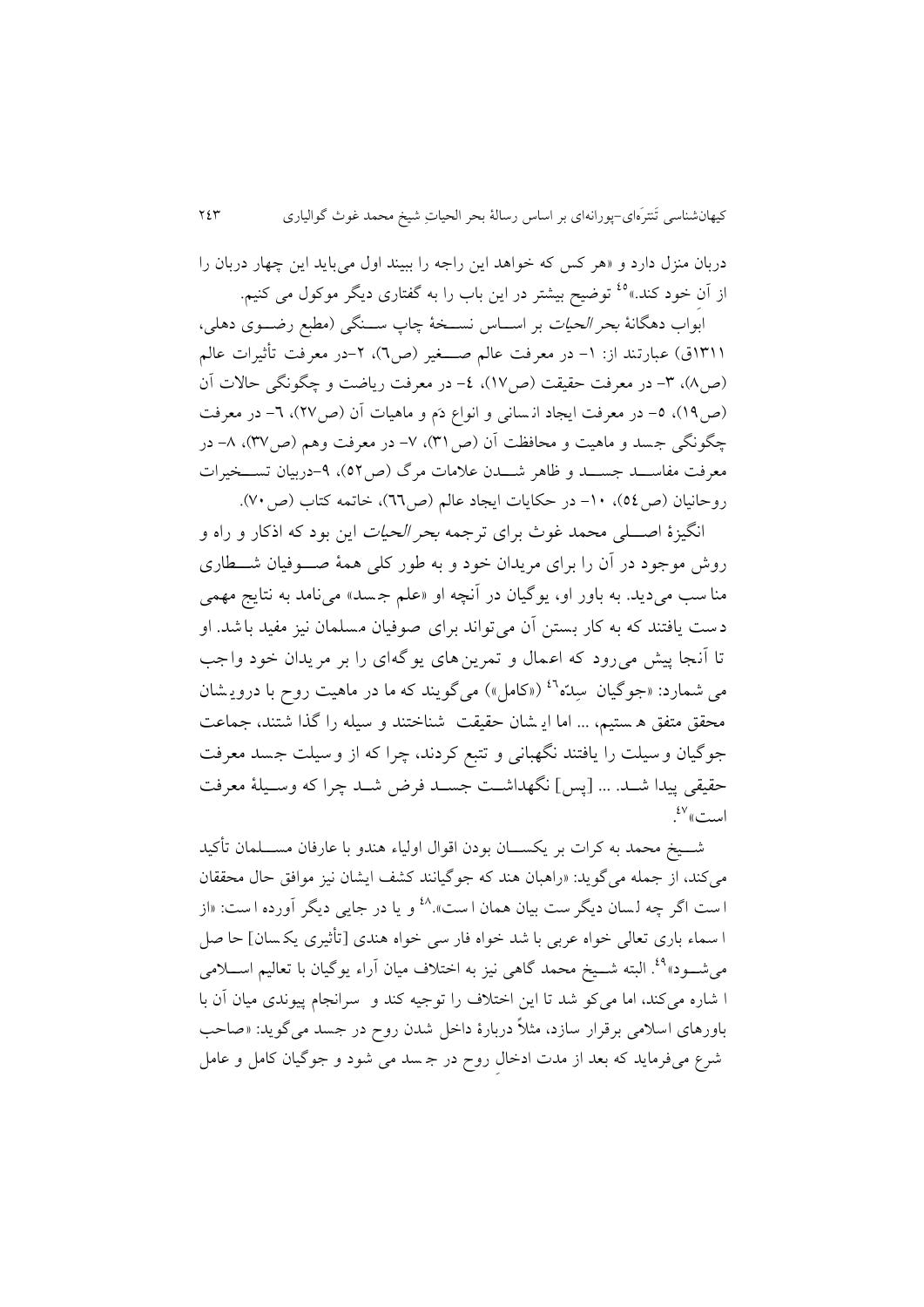می گويند که بی روح هیچ چیز قرار نگیرد و فسـاد پذيرد، خاصــه که نطفه و گوشــت و پوست يک روز تحمل ندارد. اينجا در کلام جوگيان و فرمان شــرع نزاع اســت. جواب شافی بايد تا حکم شرع با يافت جوگيان راست اَيد ... و اَخرِ کلام يک پيوند گردد.» `° باری، شــــيخ محمد در نهايت بر اختلافهای ظاهری چندان وقعی نمی نهد و بیشـــتر میکو شد تا بر آن سخنانی درنگ کند که از منظر او صادق و مطابق با سنت ا سلامی هستند. چنانکه پیشتر بیان شد، در آن عصر کوشش برای برقراری پیوند میان انديشههای اسلامی و هندويی در ميان هندوان، به ويژه در نهضت بهکتی، نيز رواج داشته است.

البته اين همدلی محمد غوث با جوگیان گاهی سرزنش علمای شهر را در پی داشت. تا آنجا که که غو ی شیاری حدود 29 سال پس از درگذشت شیخ هنوز لازم می دانسست که وی را از اتهام علما تبر ئه کند، از این رو در توصـــیف بحرالحیات چنین مینويسد: »ترجمۀ جريده دستورالعمل طايقه جوگی و سنیاسی ... که خلوتگزينان و رهبانان اهل کفر و شـوکاند و به برکات همین اشـــغال و اذکار به پايه استدراج و به درجۀ شگرف رسيده ... [اما شيخ محمد غوث] آن همه معانی را از عبارت سن سکرت که زبان کتب واهیه کقار ا ست مجرد ساخته لباس فارســی پوشــانید و زنار از گردن آن مفهومات گســســته به لُجهٔ توحید و اســلام توشیح فرمود». <sup>٥١</sup>

در مجموع بايد گفت که در *بحر الحيات ع*ناصری از سنت عرفانی اسلامی با آراء و اعمال يوگهای-تنترهای به هم آميخته شــــده اســــت. اگرچه بخش عمدهای از متن به مضـــامین يوگهای-تنترهای (از جمله، شـــیوههای حبس نفَس، اشـــکال گوناگون مراقبه، توصـــيف چکرهها، روايتی از کیهانشـــناســـی هندويی و ذکر اوراد و اصـــطلاحات سنسکريت) اختصاص دارد، ارنست معتقد است که اين متن را نمی توان يک متن کاملاً يوگهای به شمار آورد زيرا صرفاً تصويری محدود از اعمال «هَتَهيوگه» به دست می۵هد. به باور ارنسات، مترجم تنها منتخبی از اعمال و ادکار يوگهای را ارائه میدهد که با هیچ متن یوگهای بجایمانده به طور کامل مطابقت ندارد.<sup>۵۲</sup> با این حال، عناصــــر غیرهندویی متن نبايد ما را از تأثير آشـــكار ســــنت يوگهای-تنترهای، چه به لحاظ مفاهیم دينی و فلســفی و چه از منظر اصـــطلاحات و مجموعه واژگان، غافل کند. بهويژه اين تأثير در فصل دهم *بحرالحیات (که در اين گفتار برر سی می شود) به رو شنی مشهود ا ست. در* اين فصل روايتی از کیهان شناسی يوگه ای-تنترهای ارائه شده است. البته اين میالب در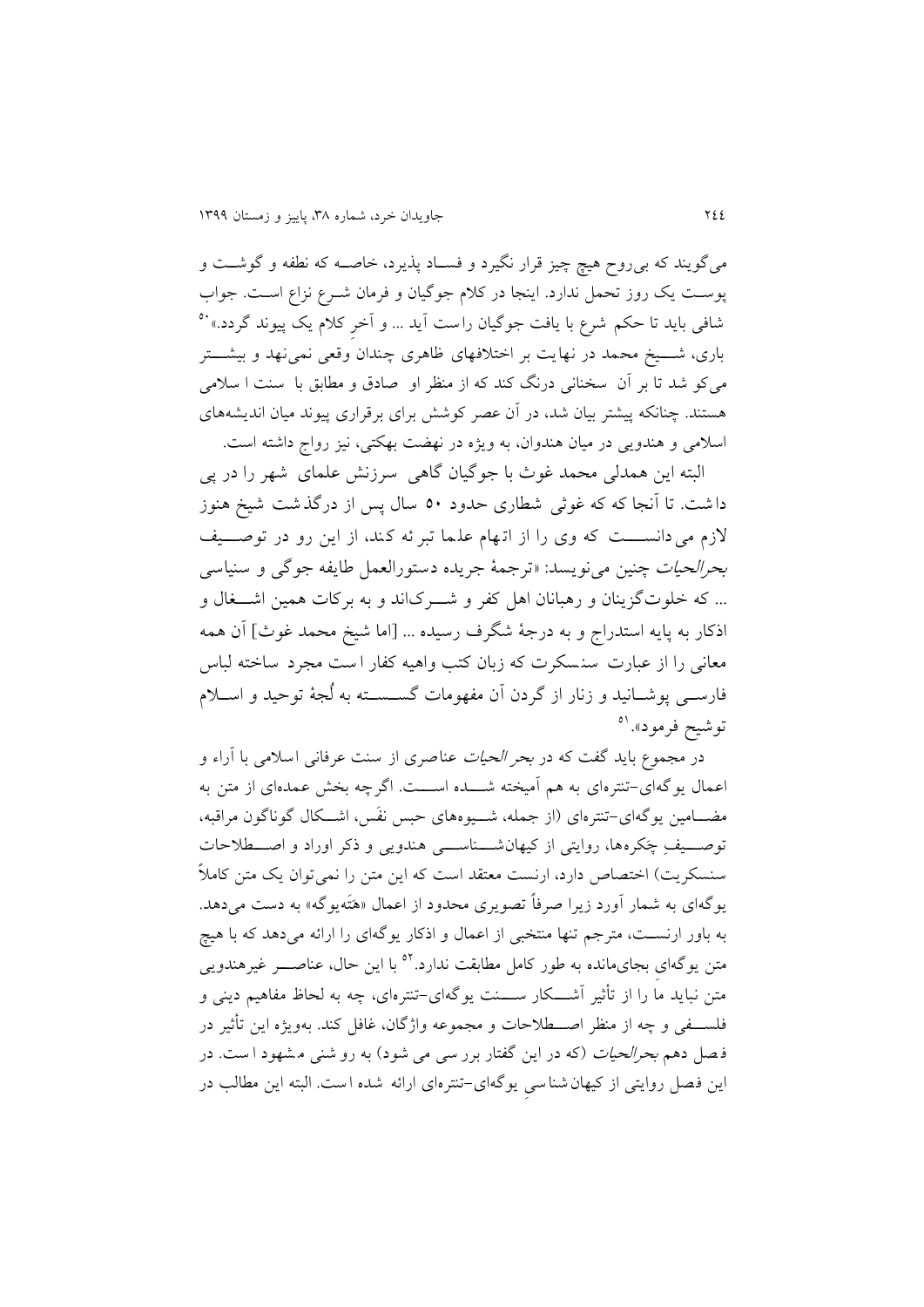متن عرب*ی (حوض الحیات*) نیامده ا ست، و شاید به همین دلیل در آثار مستشرقان نیز بازتاب نیافته است. در اينجا میکوشـيم که مضـامین اصـلی اين فصـل را نقل کنیم و ريشــــه های آن را در ادبيات هندويی جســـتجو نمائيم. اما پيش از آن، به دليل اهميت آموزههای تَنترَهای در این متن، لازم است توصیفی مختصر از سنت تَنترَهای ارائه دهیم.

**4 . ت نتریسم** تَنترَه<sup>َ ٥٣</sup> لفظی سنسکريت است به معنی «ريسمان» يا «رشتههای ريسندگی». اين لفظ در اصل به متونی اطلاق می شود که مربوط به آئینهای تَنترَهای هستند. نخستین نمونههای این متون در دورۀ گویتا<sup>06</sup> (حدود ٣-٥ میلادی) تألیف شــــدهاند. اســــتادان تَنترَهای بر ســتايش شــيوا و شــَکتي°° (دو وجه مذکر و مؤنث الوهيت) تأکيد ميکردند. دوگانگي شیوا و شکتی در این طریقت با دوگانگی پورو شه<sup>۵۲</sup> و پرکریتی<sup>0۷</sup> در مکتب سانکهیه<sup>۵۸</sup> متناظر است (نک. ادامه مقاله). وصـال اين دو، گاهی با نمادپردازیهای جنســی همراه بوده ا ست، البته ا ستفاده از این ًسنخ نمادپردازی در میان تمام مکاتب تَنترَهای عمومیت ندارد. تنتري سم ادامه دهندۀ سنت با ستانی يوگه ا ست. از اوايل عهد پ ساودايی اين باور مطرح شده بود که به مدد مراقبه و تمرين های يوگه می توان به رهايی (موکشه<sup>٥٩</sup>) رسيد. غايت آيينهای تنترهای و غيرتنترهای يکسان است و آن معرفت به امر مطلق و شناختِ ن سبت آن با موجودات عالم پديداري ست با اين حال، شیوه ای که مکاتب تنترهای برای ک شف اين حقیقت به کار می برند با ساير مکاتب تقاوت کل ی دارد. در تنتري سم به جای نظريه پردازی بر معرفت تجربی تأکيد می شــــود. تجربهای که به مدد مراقبه، تمرين های جسمانی و ذکرگویی حاصل می شود. یکی از مفاهیم کلیدی نزد آنان مفهوم کوندالینی <sup>۲۰</sup> است. کوند لینی به معنی «مار چنبره زده» استعاره از قدرت نهفته در انتهای ستون فقرات اســت، اين مار بهواســطۀ تمرين&ای تَنترَهای از حالت چنبره خارج میشــود در امتداد سـتون فقرات حرکت میکند و از چکرهها<sup>٦١</sup> میگذرد و سـرانجام به مرکز نهايی قدرت در بالای سر میر سد.<sup>٦٢</sup> از دیگر تمرینهای جسمی تنترهای میتوان به حبس نَفَس ٦<sup>٣</sup> و مهارِ منی (يا توانايی حفظ تحريکات جنسی)<sup>، ۱</sup> اشاره کرد. <sup>٦٥</sup>

**.5 کیهانشناسی تنترهای-پورانهای به روایت شیخ محمد غوث** در هند نیز همچون ســـایر تمدن های کهن، از ديرباز روايت های مختلفی از داســـتان آفرينش نقل شــــده اســــت. نخســــتین نمونههای اين روايات را میٍ توان در *ريگودا* باز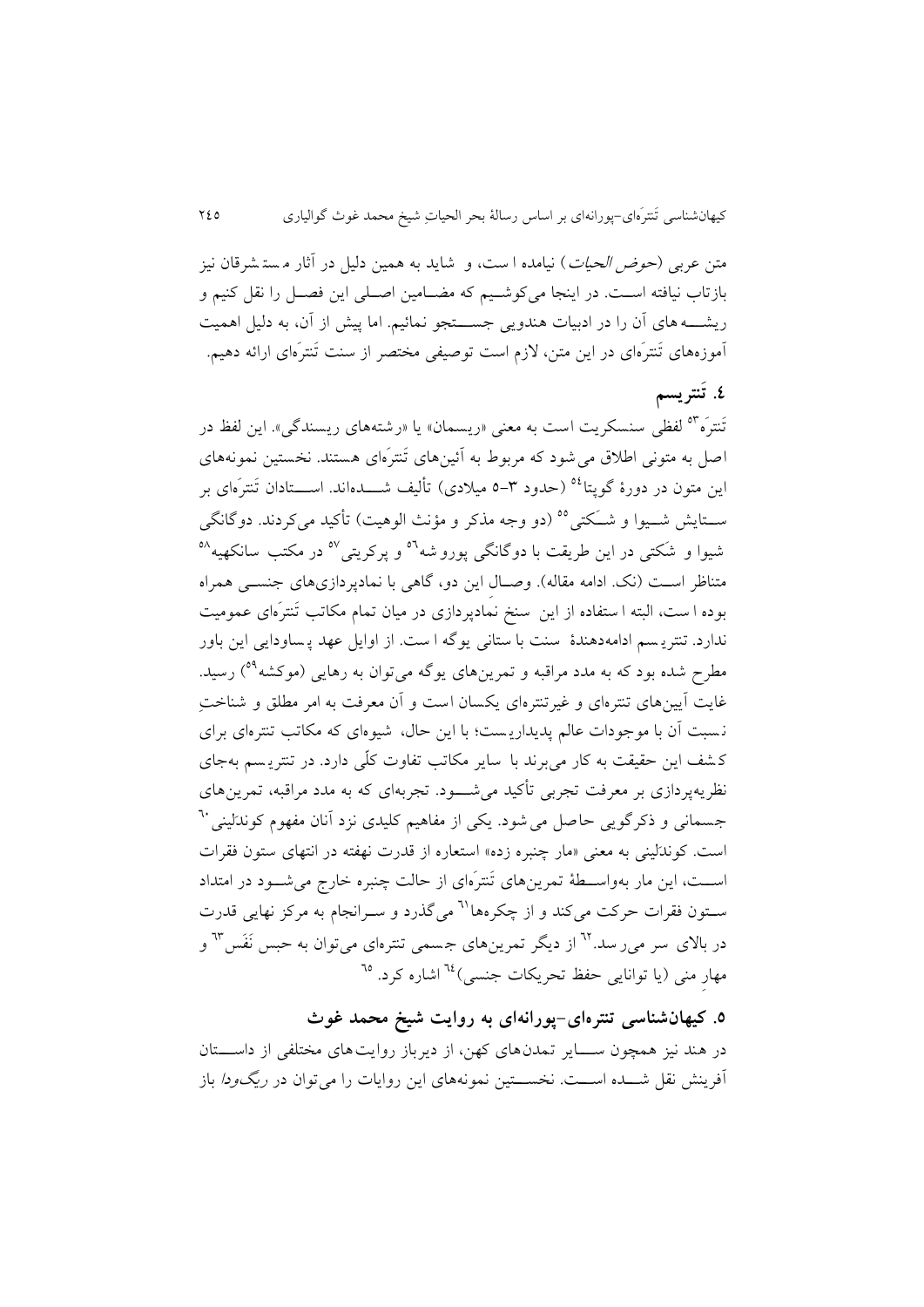جست. اما بتدريج با تحول سنت ودايی اين روايات نيز دستخوش تغيير و تحول شدند و رفتهرفته در مکاتب مختلف هندويی قرائتهايی ا سیوره ای، فل سقی و عرفانی در اين باره پديد آمدند. بررســـی تطور کیهانشـــناســـی هندويی از آغاز (حدود ١٥٠٠ ق.م.) تا سنتهای متأخر موجود در *تنترهها و پورانهها*<sup>7۲</sup> (تا حدود قرن پنجم م) نیازمند نگارش تحقیقی مستقل ا ست و در اینجا مجال پرداختن بدان نیست.<sup>7۷</sup> از آنجاکه روایت شیخ محمد با سنت متأخر تنترهای-پورانهای ارتباط دارد، در اينجا بيشتر بر اين سنت توجه میکنیم. باید توجه داشت که *تنترهها و پورانهها* متعددند اما مضامین مطرح شده در آنها مشابه اند. در اين متون تعاليم *ريگ ودايی* با آموزههايی از مکتب ثنوی سانکهيه و تعاليم نوحیدی موجود در *مهابهارته و بهگودگیتا* تلفیق شــدهاند. طرح کلی کیهانشــناســـیِ این متون از اين قرار است:

در سکوت و خاموشی آغازين، حقيقتی لاتعین (برهمن<sup>7</sup>) حضور داشت. او علم و آگاهی محض بود )گاهی از خدای شیوا به عنوان وجه متشخص يا متمايز علم الهی ياد میشود). در او میلی (کامه<sup>٦٩</sup>) پدیدار شد و بر اثر اَنْ اگاهی به صورت شَکتی («قدرت»، وجه مونث الوهیت) در عالم تجلی یافت. در واقع، شـــیوا و شـــَکتی دو وجه از یک حقیقت هستند. هر دو علم یا آگاهی اند. یکی پنهان (باطن) است و دیگری پیدا (ظاهر)؛ یکی بالقوه است و دیگری بالفعل. از این حیث به شیوا صفت سَت<sup>۷۰</sup> («وجود») دادهاند و به شکتی صفت چیت<sup>۷۱</sup> («اَگاهی»). سَت و چیت یکی ه ستند، یعنی وجودْ اَگاهی ا ست. ظهور شکتی در جهان شهادت گاهی به صورت تجلی «صدای کیهانی» در عالم توصـيف شــده اســت. از اين رو، در برخي از متون، صــدا (واچ٣٪ شــبده برهمن٣٪ يا پراشبده<sup>۷۶</sup>) به عنوان نخستین تجلی برهمن (حقیقت لاتعین) معرفی شده است.

از سـويی ديگر، بر طبق روايتی که ريشــه در *ريگودا* دارد، گفته شــده اسـت که در آغاز آبْ جهان هســــتی را فراگرفته بود. از این رو، در متون پورانهای-تنترهای نیز از آبهای نخ ستین سخن رفته و گقته شده ا ست که »تخم زرين« يا »تخم کیهانی« در آن ظاهر شـــد؛ از دل اين تخمک کیهانی ايزدی زاده شـــد و نیلوفری از درون آب يا از ناف آن ايزد شکقت، سپس با جنبش آبهای کیهانی ساير موجودات پديدار شدند.

در اينجا مولقههای اصلی روايت شیخ محمد و شباهت آن با سنت تنترهای-پورانهای دکر میشود: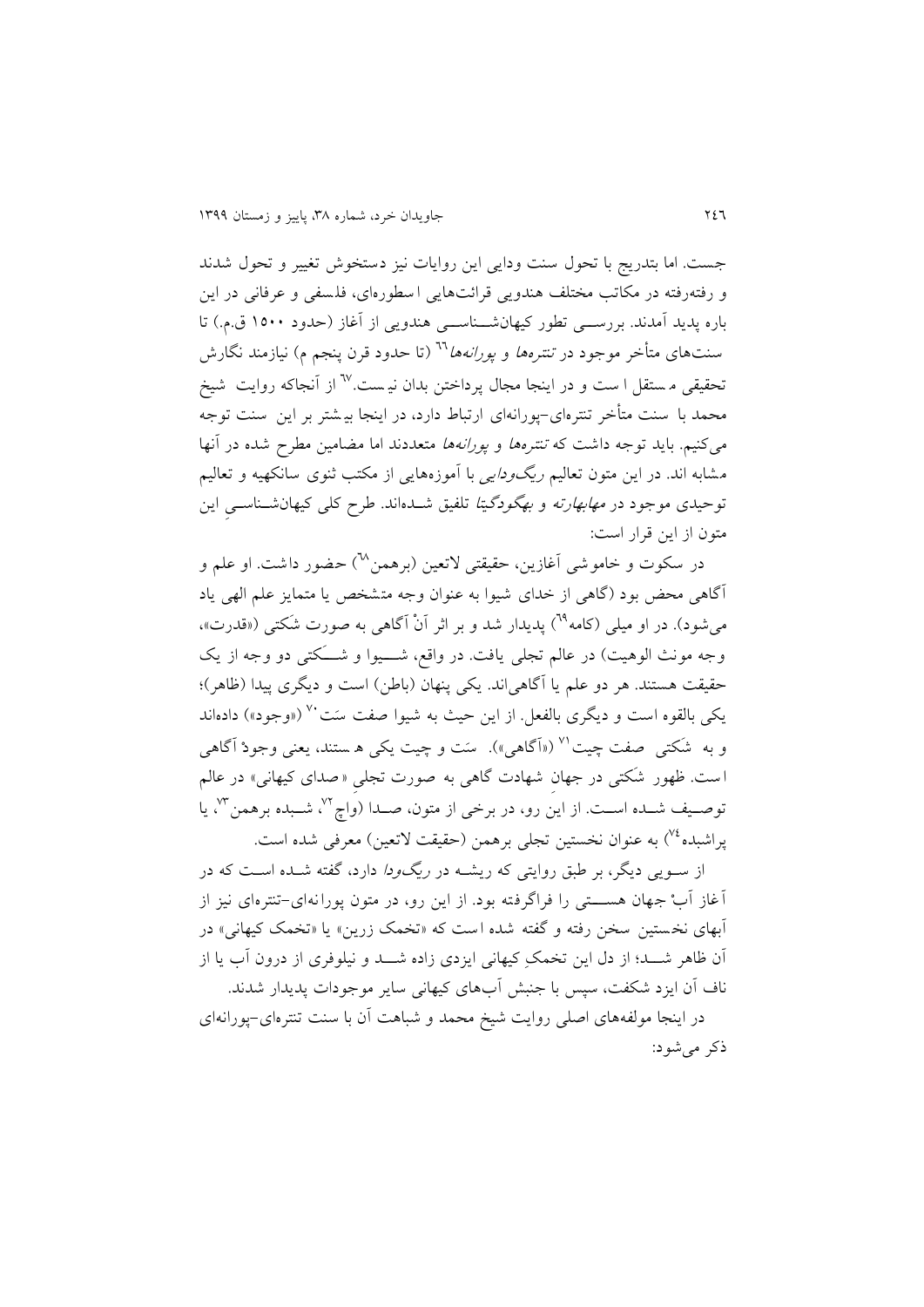# **.5 .9 حقیقت التعین**

توصیف کیهان شناسی در بحرالحیات با اين عبارات آغاز میشود: »باب دهم در حکايت ایجاد عالم که از عدم بوجود آمده اسـت و صـورت گرفته و کیفیتِ چگونگی ظهور از هر وصفی به اهلیت رسیده معلوم کند واضح باد. جوگیان سِدّه می گویند اجل سُن یعنی از همه علائق و عوائق خلو داشــــته که آن را نِرنجَن و بشــــن گويند، يعنی از هيچ چيز اصول و وصول، اصل و فرع درو مساسی نبود که بودگی او بیان کند. آلکَه یعنی لاتعین و بَحت في بُهت.»

بر طبق اين سخنان، آفرينش به مثابۀ ظهور و تجلي توصيف شده است. «اجل سُن» نامی ا ست که جوگیان به آن حقیقت میلق، پیش از تجلی، دادهاند. يافتن معنی اين لقظ کار دشواری است، چراکه ممکن است به درستی مکتوب نشده باشد. شايد بتوان آن را به صورت اَچَلَه شونيَه°<sup>۷</sup> («حقيقتِ ساکن») تصحيح کرد. «نرنجن» و «بشن» دو نام ديگر آن حقیقت است که اولی از واژۀ سـنسـکريت Niranjana به معنی «بسـيط و مطلق»، صقتی است که به خدايانی چون شیوا و کريشنا نسبت می دهند و لقظ دو ، »بشن «، يا Viṣṇu( به معنی »فراگیرنده« يا »همه جا حاضار«( از خدايان برجساتۀ هندويی اسات. پس بر طبق آنچه در اینجا آمده اسـت، حقیقت مطلق، از هرگونه قید و بندی رهاسـت. هیچ چیز بدو راه ندارد تا او را لمس (مســاســی) کند و حقیقت او را دریابد. اَلَکَه (واژهٔ سنه سکريت alakh به معنى «بلا شرط» و «مطلق»)، به سبب شکل ظاهری اش، در اين متن و نیز در *حوض الحیات*، با لفظ الله مرتبط شده است.

باری بايد توجه داشت که بررسی هر يک از نظريههای آفرينش دو مفهوم بنيادين را بر ما آ شکار می سازد: «بودن» و « شدن»؛ «تغییرناپذیری» و «تغییر»؛ «واحد» و «کثیر». در زبان ســـنســـکريت اين دو مفهوم را کوتســـتهه<sup>٧٦</sup> و بهاوه (يا بهاونه)<sup>٧٧</sup> ميخوانند. اولي <sub>ا</sub>روح» يا پوروشه<sup>٧٨</sup> يا برهمن (و اّتمن) است که وجود (سَت)، آگاهی (چيت) و بهجت (آنَنده<sup>۷۹</sup>) است. از منظر تنتريسـم، برهمن «هسـت» و هرگز «شـدنی» برای او در کار نیست. این قدرتِ ( شَکتی) او ست که به صورتِ جهان طبیعت متجلی می شود، و این تجلی در معرض تغییر قرار میگیرد.<sup>۸۰</sup>

 ا سیورۀ آفرينش تنتره ای تلقیقی ا ست از دو سنت سانکهیه و ادويته ودانته. سانکهیه يکی از شش مکتب فل سقی هندويی ا ست که با مکتب يوگه مرتبط ا ست. سانکهیه و يوگه دو جنبۀ برونی و درونی يک نظام فکری ه ستند. سانکهيه مکتبی ا ست نظری که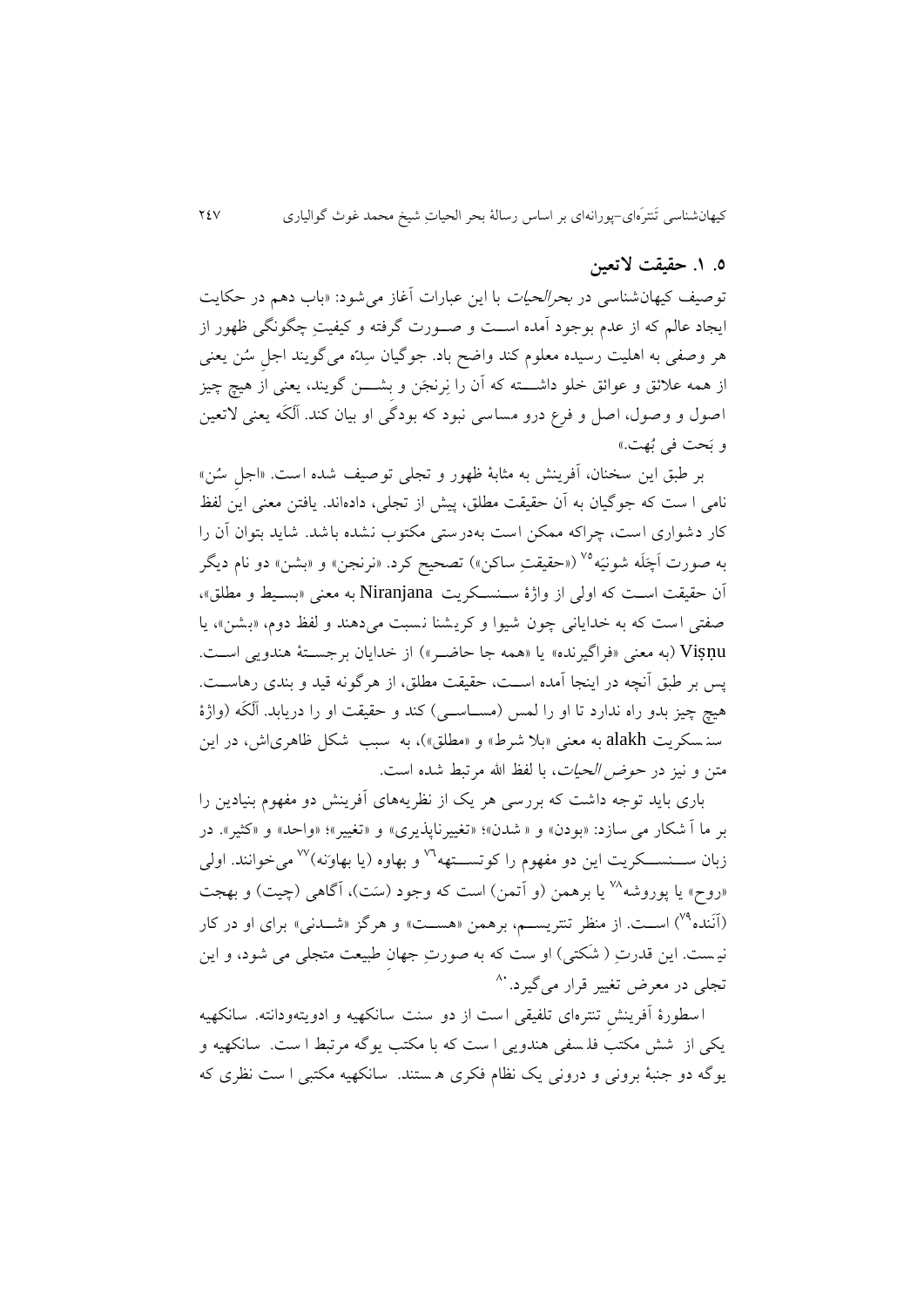اجزاء و عناصـــر طبیعت آدمی و چگونگی تقیّد و خلاص او را توصـــف می کند، در حالیکه يوگه روشی است عملی که همان اغراض را از طريق تمرين های عملی برآورده میسازد. کیهان شناسی سانکهیه نوی است که بر حقیقی بودن دو عامل يعنی پوروشه و پرکريتی تأکيد میکند و اين دو را دو اصـــل مســـتقل و مجزا میداند. از اين حيث عالم هستی مبتنی است بر دوگانگی تجزيهناپذير درات بسیط روب يا پوروشه و مادۀ بیجان يا پرکريتی. اين ماده گرچه بســـيط اســـت در ســــه وجه يا ســــه کیفیت، که گونَه<sup>٨١</sup> ناميده میشوند، تظاهر و تجل<sub>ی</sub> میکند.<sup>۸۲</sup>

اما از منظر اَدويتهودانته، نمی توان از دو اصــــل مطلقاً حقیقی ســــخن گفت. در واقع أدويتهودانته تأكيد مى كند كه تنها حقيقتِ مطلق<sup>٨٣</sup> برهمن لايوصـــف (نيرگونه برهمن) اســـت. چیزهای دیگر یکســــر وهم و نمود («مایا») هســـتند. بنابراین، در حالیکه در ســانکهيه از پرکريتي به عنوان «حقّ ازلي» (ماده المواد يا وجود ازلي) ياد مي شـــود، در رويکرد متعالی شنکره آن «ناحق ازلی<sup>، ۸</sup>ُ» (لاوجود يا نمود) است. حقّ تجربی (يا جهان نموداری)، که در واقع ناحق يا لاوجود است، زادۀ جهلی (اَويديا) است که در سر شتِ روح متجســــد (جیوه<sup>٨٥</sup>) نهفته اســـت. از این رو، مایا را اَوَســــتو<sup>٨٦</sup> یا چیزی غیرحقیقی می خوانند. غیر حقیقی خواندن مایا (عالم طبیعت) پیامدهای دینی و فلســفی گســترهای دارد. تفاوت اساسی میان ادویتۀ شنکره و ادویتۀ تنترهای در اینجا هویدا میشود.<sup>۸۷</sup>

کیهان شسناسسی تَنترَهای طریقی میانه اسـت، یعنی طریقی میان کیهان شسناسسی ثنوی سانکهیه و کیهان شناسی وحدت گرايانۀ ادويتهودانته، آن طريق »کثرت در وحدت« است. بر طبق اين نظريه جهان طبيعت واقعی تلقی می شـــود (برخلاف رويکرد ادويتهودانته)، البته بدون آنکه نیاز باشــد از دو اصـــل مســـتقل و مجزا ســخن رود (برخلاف رويکرد سانکهیه). در روايات تنترهای، جهان طبيعت «مايا-شکتی» خوانده می شود. «مايا-شکتی» جدا از برهمن نیسـت، بلکه قدرت (یا تجلی) اوسـت. لذا در پس تمام نمودها حقیقتی نهفته اســـت. «مايا-شــَکتی» هم ازلی اســـت و هم حقیقی، تبدل@ايی که در آن حادث میشود، صور گوناگون حقیقتی واحد است.^^

#### **.5 .1 ندا و صدا**

ادامه روايت بحرالحیات بدين قرار است: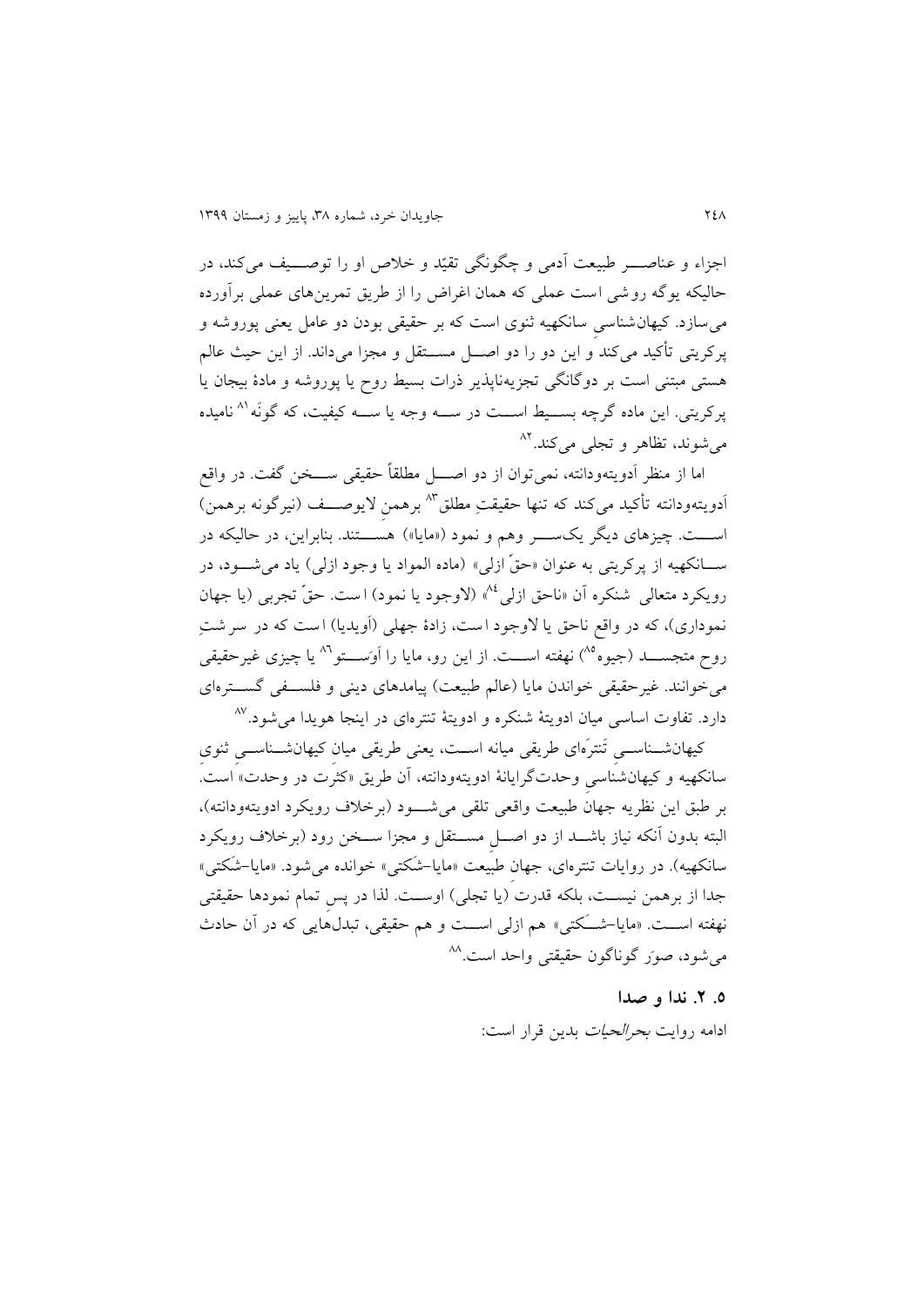»... از مکان خود مکانی بیقراشاااته بود که خودی بخودی ندائی برآمد جواب او صـدائی شــنید نه ندا را بدايت نه صـدا را نهايت. درآويزی عشــق به رنگ آميزی کرد، ِ ِ بحسن خود مبتی گشت. يکاي ندا در صورت صدا گرفت صورت او باشد گرچه صدا را آغازی بود ندا را انجامی کجا ست. همه عالم صدای نغمۀ او ست/ که شنید اینچنین صدای دراز ]عراقی[ **...** صدا تجلی صورتیست و ندا معنی اوست، چون ندا نبود صدا کی گردد ندا بی صدا [کی] با شد؛ چه ندا را وجود حقیقی بر آمدن نتواند که وجود ندا را از بیچگونگی است و وجودِ صدا در چگونگی که چون و چرا باو در بستهاند ... »<sup>۸۹</sup>

چنانکه پیشاتر بیان شاد، پرکريتی علت مادی جهان طبیعت اسات. در پرکريتی ساه گونَه (ســَتوَه ``، رَجَس'`، تَمَس'`) در وضـــعيت توازن قرار دارند. يعنی بر روی هم اثر نمیگذارند. اما جوهر پرکريتی جنبش ا ست از اين رو گقته می شود حتی در و ضعیت توازن نیز گونّهها به طور پیوسته دگرگون میشوند و یکی به دیگری تبدیل میگردند اما محصـــول عینی به بار نمی اَورد. اما با حضـــور پوروشــــه و ایجادِ میل (کامه) و عشـــق پرکريتی به پوروشــــه توازن گونَهها برهم می خورد و تجلی آغاز می شــــود. اين جنبش خلاقۀ آغازين را در تنتره «صدای کیهانی» (پَراشَبِده) می نامند. سرتاسر گیتی از این صدا بوجود می اًيد.<sup>۹۳</sup>

مفهوم «صـدای کیهانی» مفهومی کهن اسـت و ردپای آن را در *اوپنیشـــدها* میتوان يافت. در روايت *بحرالحيات*، به دوگانگی صــدا و ندا، يعنی «ماده» و «روح» (شــکتی و شیوا) اشاره شده است. صدا صورت است و ندا معنی. اما با توجه به رویکرد حاکم بر اين متن، يعنی رويکرد «کثرت در وحدت»، راوی ضـمن اشــاره به دوگانگی از يگانگی صدا و ندا سخن می گوید. همچنین، در *بحرالحیات مفه*وم میل یا «کامه» با لفظ «عشق» بیان شــده اســت. عشــق عاملی بود برای اینکه ندا به جنبش درآید و در صــورت صــدا متجلی گردد. راوی از گونَهها نیز تحت عنوان «رج تم سم<sup>48</sup>» یاد میکند، البته به تأ سی از ادبیات اسطورهای سه گونَه را با تثلیث برهما، ویشنو و شیوا یکی می انگارد و تبیینی اسیورهای از آن بدست میدهد.

# **.5 .8 آب نخستین و تخمک زرین**

در ادامه راوی *بحرالحیات* از ظهور آب سخن می گوید: «... اَن هستی خود را بـصورتِ ِ آب نموداری نمود ... بعد از آن در آن آب يکی درخت نیلوفری با چار برگ و غنچۀ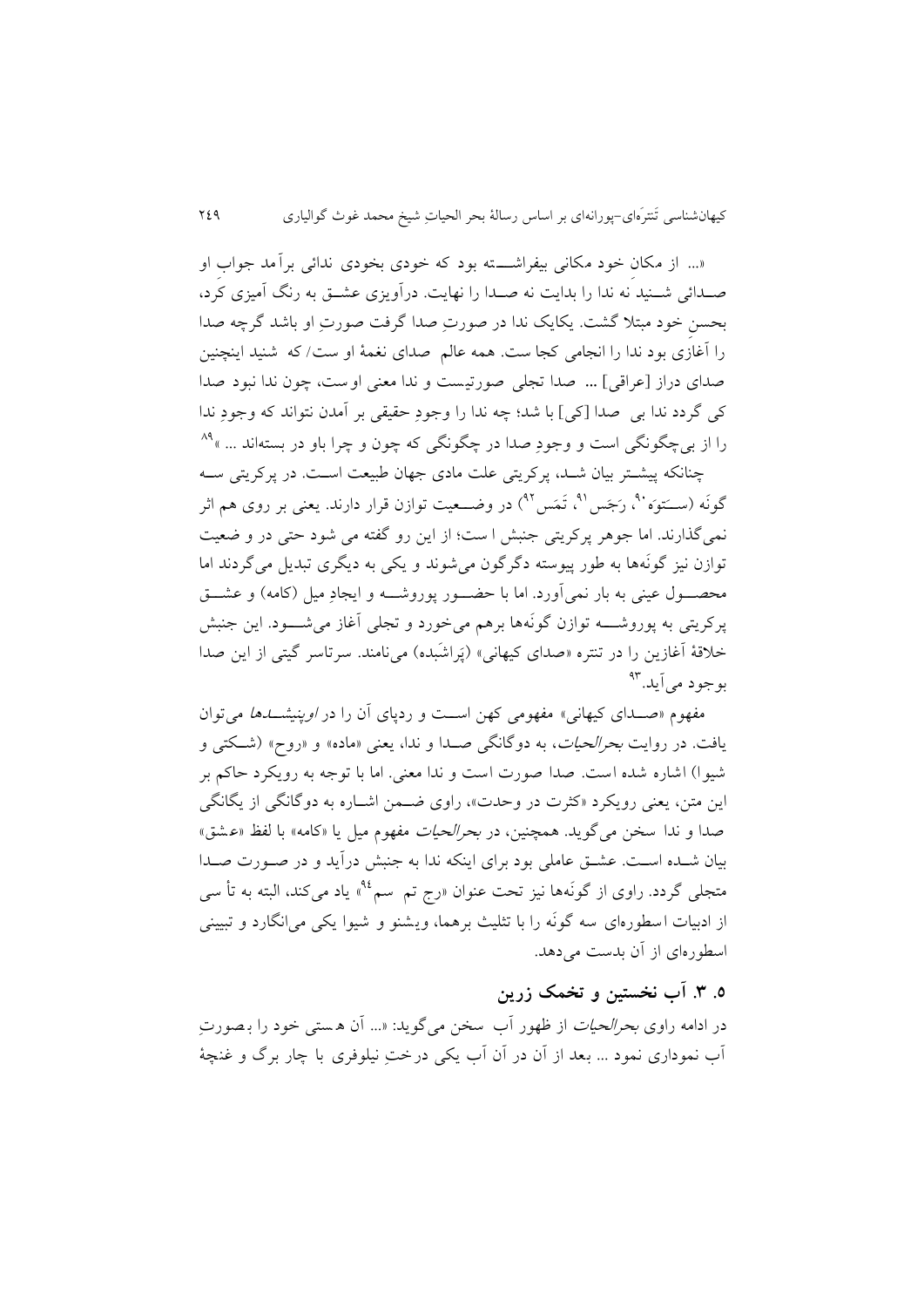بسته پیدا گردد. میکائیل آن درخت ظاهر شود تمامی سبزی آب برطرف گردد چند گاه گل نیلوفری ســربســته باشـــد و در آن گل هیئتی با هیئتی گردد و آنچه ماهیتِ علوی و سـفلی باشــد آن هیئت از راه تنه ســیر کند ســراً و علانیتۀ تمامی را دریابد چون به علم قديم دانا شـود بفعل خود آن گل شـكفته گردد و در آن گل يک هيئتی نورانی با همت متعالی ظاهر گردد ... آن شـــخص درخت نیلوفری را بجنباند و بجنبش ... نیلوفر تمام درياءِ هســــتی بجنبد و ازو بخاری پيدا گردد ... [اين جنبش چند بار ادامه يافت] از هر باری افیک مهیا و موجود گشات ... باز آن شاخص درخت نیلوفر را گردانید عرش در حرکت آمد و عرش بر آب هستی قرار یافت و استحکام گرفت و کَانَ عَرْشُهُ عَلَی الْمَاءِ [هود: ٧] بر آن ا شارتست. ... وَجَعَلْنَا مِنَ الْمَاءِ كُلِّ شَيْءٍ حَيِّ [انبياء: ٣٠] بنابر اصل آمد <u>... باز آن درخت را چنان جنبانی</u>د که آن آب کدر گشت باز از آن کدر یک یاقوت<sup>۹۵</sup> پیدا شد. ... [ سپس سه موجود در هیئت ان سان ظاهر ً شدند] نام ايـشان برهما و بـشن [= ويـشنو] و مهيـشن<sup>٩٦</sup> [= شيوا] بود و ايـشان ريا ضت کردن گرفتند آن آبی غائب شد و يشان چندان رياضت کردند که در زمين جائ*ی* نماند که سجده از ايشان واقع نشد ...»<sup>۹۷</sup>

در اينجا راوی روايات مختلف کیهان شنا سی هندويی را به هم میآمیزد، از اين رو، روايتش با يک متن خاص هندويی مطابقت ندارد. ايماژهايی که در فقرۀ اخير مطرح شدهاند عبارتند از: آب نخستین، نیلوفر، جنبش دریا و تخمک کیهانی. به هر یک از این ايماژها به طور مختصر اشاره خواهيم کرد.

ايماژ آبهای نخستین ايماژی بسیار کهن است و قدمت آن به *ريگودا* باز میگردد. در سرود معروف ناسدیَه<sup>۹۸</sup> آمده است «در آغاز نه نیستی بود و نه هستی». نه جو ّبود و نه آســـمان، همه جا را آب فراگرفته بود. پس آن «يگانۀ» قائم به ذات، که در تهيگي و نیستی پیچیده بود، به آرامی نفس کشید و با نیروی حرارت (تیس<sup>۹۹</sup>) بسط یافت. در او م یل (کا مه) پد يدار شــــد و در نتیـجه مخلو قات را آفر يد. در *ر يگودا* از مفهوم هیرنیهگربهه <sup>۱۰۰</sup> («تخمک زرین») نیز سخن رفته است. تخمی که در دل آبها ظاهر شد و سپس جهان از آن پديد آمد.'`` استفاده از اين دو ايماژ تا متون پورانهای ادامه يافت و در آنجا جزئیات بی شتری به خود گرفت. در پورانهها عنا صر ودايی با فل سقۀ سانکهیه نلفیق شده، از این رو، گفته شده است: نخستین چیزی که از پرکریتی صادر شد عقل<sup>۱۰۲</sup> بود و از آن نفس ۱۰۳ پدید آمد. سپس باد، آتش، آب، خاک و اثیر ظاهر شدند. آب همۀ هســتی را فرا گرفت. تخمک کیهانی در آب ظاهر شــد. اين تخمک که دربردارندۀ همۀ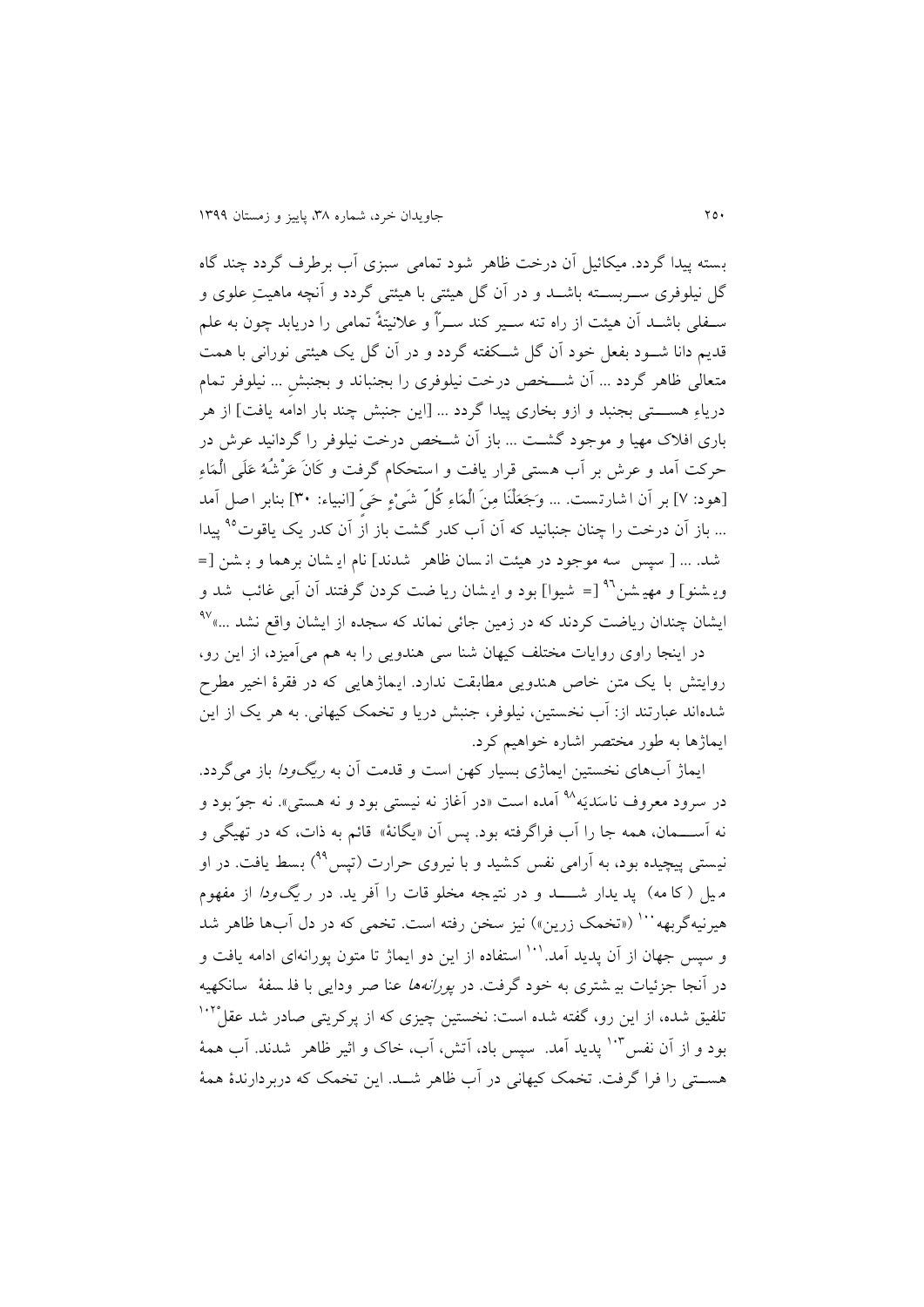عنا صر بود هزار سال بر روی آب شناور ماند. وي شنو در اين تخم منزل کرد. از ناف ويشنو نیلوفری رويد و از آن نیلوفر برهما پديد آمد. سپس خدای ويشنو، برهما و شیوا در تاريکي به مراقبه مشــغول شــدند. به واســطۀ نيروی رياضــت و يوگۀ آنها خورشــيد بوجود آمد و ... .<sup>۱۰</sup><sup>2</sup>

## **.5 .4 جنبش دریا و درخت هستی**

روايت *بحرالحيات* اينگونه ادامه می يابد: «... بعد از مدتی يک درخت لکهمن جائيکه درخت نیلوفر بود ظاهر شــد. آن را بزبان پارســـی وقواق می گویند. بعد از ســیصــد و شصت و يک سال آن درخت دو بار آورد: نزديک تنه يک ثمر و آخر درختْ ديگرْ ثمر بود. بعد از چل سال آن هر دو مر به کمال ر سیدند. اول مر تنه خودی خود شکافت، بوزنه بدر آمد، بعد از چلم روز مر ديگر شگافت، سه صورت انسانی بدر آمدند به سه نام رج تم سم ... اَن درخت وقواق بارگرفت. آنچه در دنیا گیاه و ... بود تمامی تخم بار آورد، و چون آن بار پخته شد به فعل خود شک سته گ شت، تخم در دنیا افتاد و همان تخم است که در دنیا گرفته می گردد و بر میآيد و نیز آن درخت بارآورد، هر چه جنس حیوان بود در ثمرهای او ظاهر شــدند. چون به کمال رســیدند دو شــق گشــتند. تمامی حیوان از این باهر آمدند و هر چه مادۀ ایجادِ عالم از جنس موالید ثلاثه اســـت از آن درخت به صورت آمده است. ...»<sup>۱۰۵</sup>

ايماژ «جنبش دريا<sup>۱۰</sup>" در چندين متن هندويي تكرار شـــده اســـت. از جمله در ويشنوپورانه آمده است: خدايان در ابتدای خلقت به سوی ويشنو روی آوردند و پس از سـتايش فراوان و مدح و ثنای او از عجز خود سـخن گفتند. ويشــنو برای آنکه آنها را جاودانه سازد انواع مختلف گیاهان را در دریایی از شیر ریخت، سپس کوه مندَرَه<sup>۱۰۷</sup> را همچون چوبی به د ست گرفت، مار وا سنکی<sup>۱۰۸</sup> را مانند طنابی دور کوه پیچید و با این ابزار در يا را بهم زد تا شـــــربتی برای خدا يان فراهم آورد. پس از مدتی آب حيات (امريته<sup>۱۰۹</sup>) پديد آمد و خدايان از آن نو شيدند و جاودانه شدند.<sup>.۱۱</sup> ويل<sub>ا</sub>سون در تو ضيح اين بند از *ويشنويورانه* به روايت *هريوَمسَهيورانه* <sup>۱۱۱</sup> اشاره مي کند و مي نويسد: «داستان جنبش دريا در هَ*ريوَمسَه پورانه* به طور بسيار موجز نقل شده است، اما شارح متن جنبش دريا را کنايه از ريا ضت زاهدانه می داند و آب حیات را، که مرۀ جنبش دريا ست، کنايه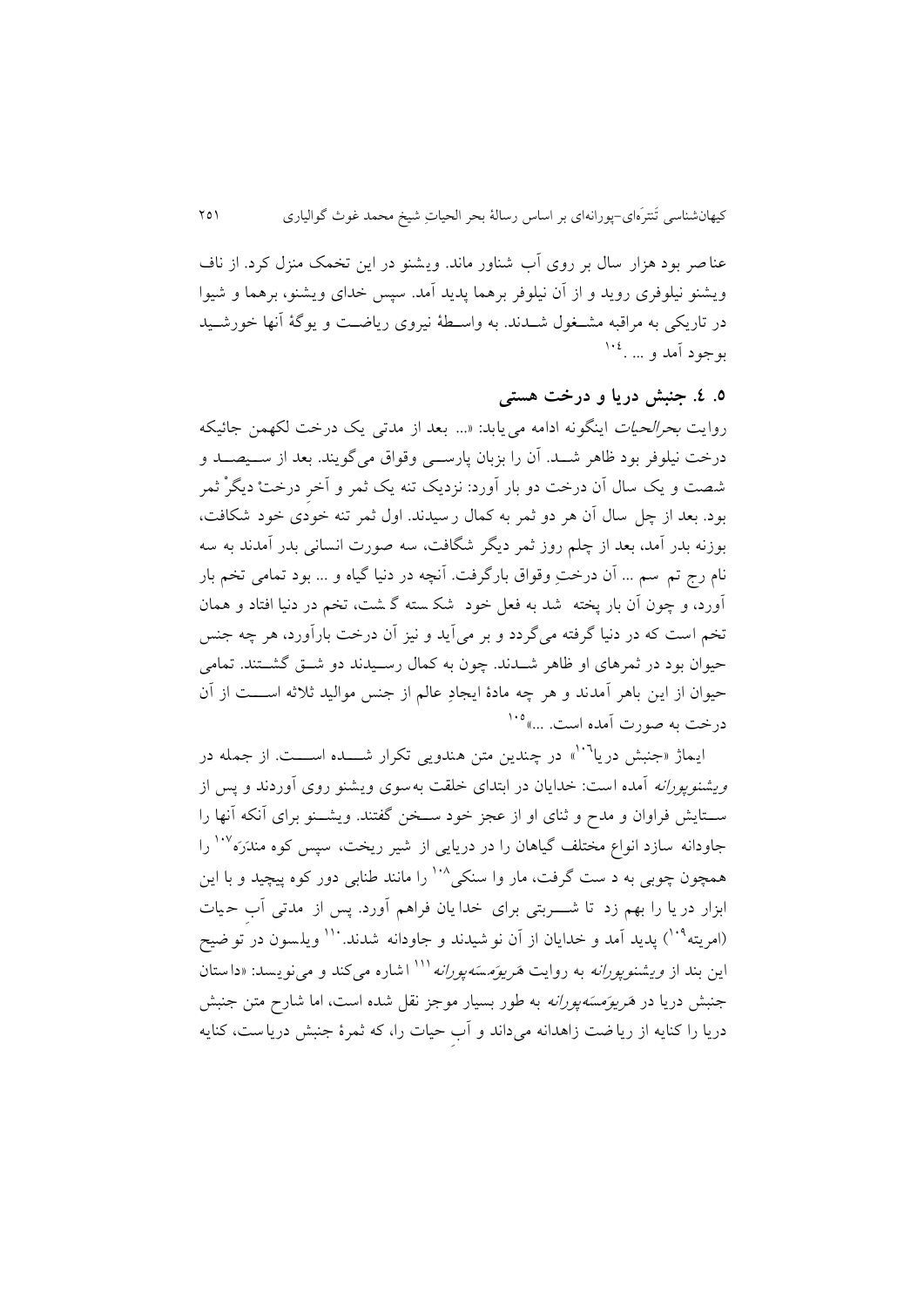از رهايي و نجات.»<sup>۱۱۲</sup> اين شــرح با مضــامين کتاب *بحرالحيات* و طريقت شــطاريه که وصال الهی را ثمرۀ رياضت و ذكر می داند مطابقت دارد.

در ادامۀ روايتِ *ويشـــنوپورانه* آمده اســـت پس از پديدار شـــدن آب حيات از ميان گردابی که در اثر جنبش دریا ایجاد شــــده بود درختی کیهانی موســــوم به پاریجاته<sup>۱۱۳</sup> ظاهر شــد. اين درخت جهان را با شــکوفههايش معطر کرد. ســپس حوريان بهشــتی $^{112}$ پدیدار شدند. پس از آن همسر ویشنو، الهه لکشمی<sup>۱۱۰</sup> (به معنی «خوشبختی»)، با زیبایی خیرهکننده بر روی نیلوفری نشـــســـته از دل امواج خروشـــان بیرون آمد. به این ترتیب خوشبختی در جهان ظاهر شد، پس در میان انسان ها کسی که به درگاه لکشمی نماز برد هرگز با بدبختی و رنج مواجه نخواهد شد.<sup>۱۱۲</sup> چنانکه ملاحظه شد در *بحرالحیات* الهۀ لکشمی (لکهمن) با درخت کیهانی درهم آمیخته است.

### **.6 نتیجه**

در پایان لازم است دوباره به توصیف غوثی شطاری از مضامین *بحرالحیات* توجه کنیم که گفت شـیخ محمد «آن همه معانی را از عبارت سـنسـکرت که زبان کتب واهیه کفار ا ست مجرد ساخته لباس فار سی پو شانید و زنار از گردن آن مفهومات گسسته به لُجهٔ توحید و ا سلام تو شیح فرمود». این دقیقاً همان شیوهای ا ست که شیخ محمد در نقل کیهان شناسی تنترهای- پورانهای پیش می گیرد و تمام همّ خود را برای تطابق آن با سنت ا سیمی م صروف می کند. در ديل مولقههای ا صلی اين کیهان شنا سی و قرينه هايی که شیخ محمد از سنت اسلامی نقل می کند در جدولی ذکر می شود که کار مقایسه تسهیل گردد.

| توضيحات                    | روايت شــــيغ محمد ً | کیهان شنا سی تنترهای- |
|----------------------------|----------------------|-----------------------|
|                            | غوث                  | پورانهای است.         |
| منشــأ همهٔ چیزها که از هر | حقيقت لاتعين         | نيرگو نه برهمن (برهمن |
| نام و وصفى منزه است.       |                      | لايوصف)               |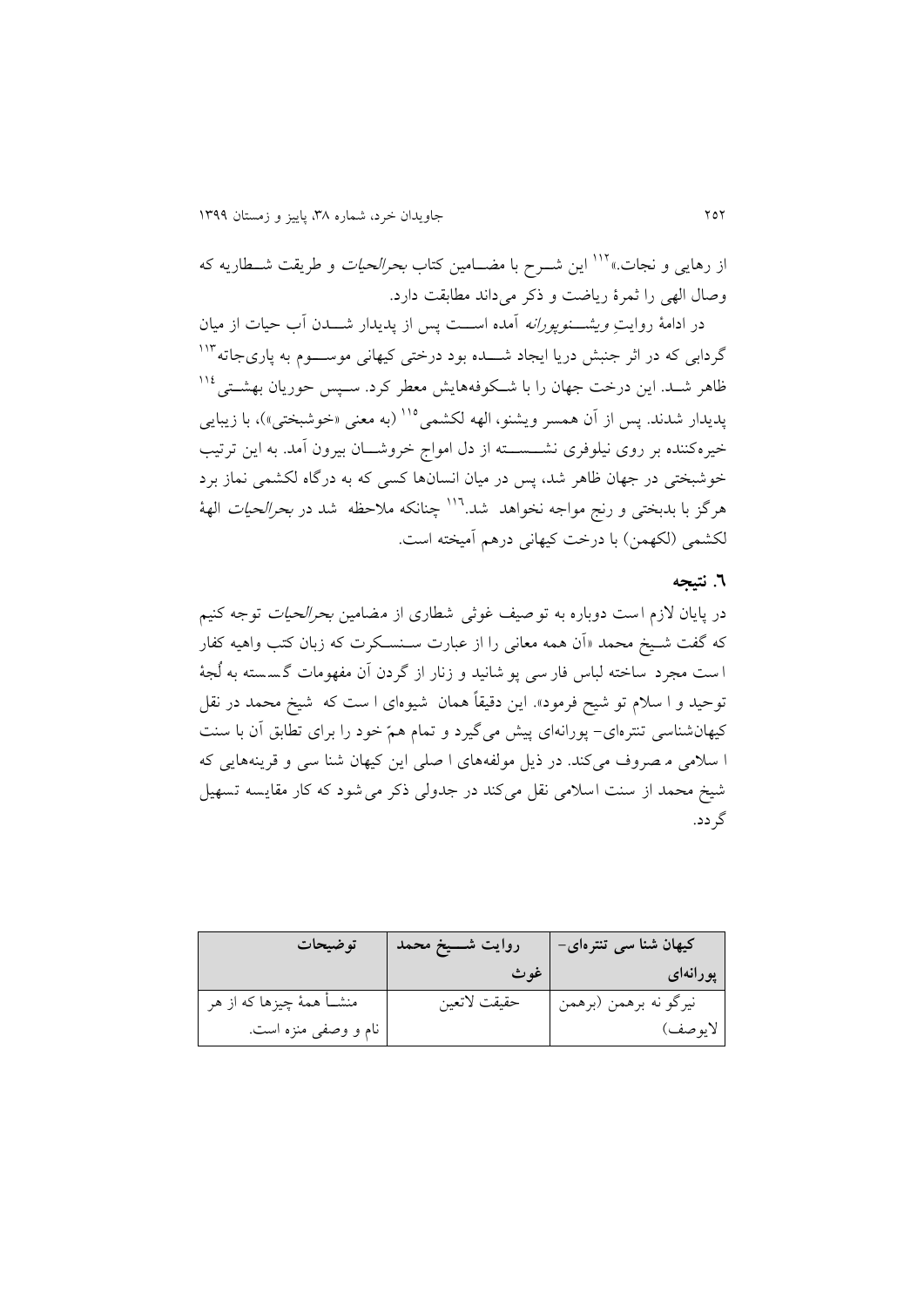| صدا يا كلمهٔ الهي، نخستين      | «همه عالم صــــدای               | شـــبدهبرهمن (صـــداي      |
|--------------------------------|----------------------------------|----------------------------|
| تجلى                           | نغمهٔ اوست …»                    | کیهانی)                    |
| دو وجه حقیقت متعال که          | ندا و صـــــــدا (باطن و         | شــيوا و شــكتـي (باطن و   |
| تمام هستی را پُر کرده است.     | ظاهر)                            | ظاهر)                      |
| نیرویی که دو وجه ظاهر و        | عشق                              | کامه (میل)                 |
| بـاطن را بــه هم پيونــد داد و |                                  |                            |
| هستی را به جنبش درآورد.        |                                  |                            |
| بستری برای أفرینش، پیش         | «وَجَعَلْنَا مِنَ الْمَاءِ كُلِّ | آبهای نخستین               |
| از ظهور موجودات أب جـهان       | شــَـیْءِ حَـیّ … اَن هســـتـی   |                            |
| را فراگرفته بود.               | خــود را بصـــــــورتِ آب        |                            |
|                                | نموداري نمود.»                   |                            |
| نخســـتين چيزي كه بر اَب       | «كَانَ عَرْ شُهُ عَلَى الْمَاءِ  | هیرنایه گرباهه (تخامک      |
| ظاهر مىشــــود، جـهان بالقوه،  | أن أب كدر گشــت باز              | کیهانی)                    |
| تخمي كه نطفهٔ همهٔ موجودات     | از اُن کدر یک یاقوت پیدا         |                            |
| در آن پنهان است.               | شد.»                             |                            |
| تخم شكوفا ميشود. ايزدان        | ظهور میکائیل، رویش               | ظهور ويشــــنو، رويش       |
| و ســـاير موجوداتِ نخســـتين   | نيلوفر، پــديــدار شــــــــدن   | نيلوفر، پديد أمدن برهما، و |
| رفستەرفستە بر روى أب ظاھر      | ویشنو، برهما و شیوا              | سایر روایات مرتبط به آن    |
| مىشوند.                        |                                  |                            |
| ایزدی أب را هَم میزند و        | جنبش دريا و به وجود              | جنبش در یا و به وجود       |
| از جنبش دریا موجودات از دل     | آمدن افلاک و کواکب               | آمدن «اَب حيات»            |
| أن بيرون ميأيند.               |                                  |                            |
| در خت کیـهانی کارکردی          | درخــت وقــواق يــا              | پاري جاتـه (درخـت          |
| مشــــابه با تخمک کیهانی، در   | لكهمن                            | کیهانی) و الهه لکشمی       |
| واقع هر دو نمادی هستند برای    |                                  |                            |
| زایش و شـــکوفایی. از درون     |                                  |                            |
| تخمــک ایزدان و موجودات        |                                  |                            |
| فراطبیعی خارج شدند، ولی از     |                                  |                            |
| دل درخت مواليد ثلاثه (يعني     |                                  |                            |
| جماد، نبات و حيوان).           |                                  |                            |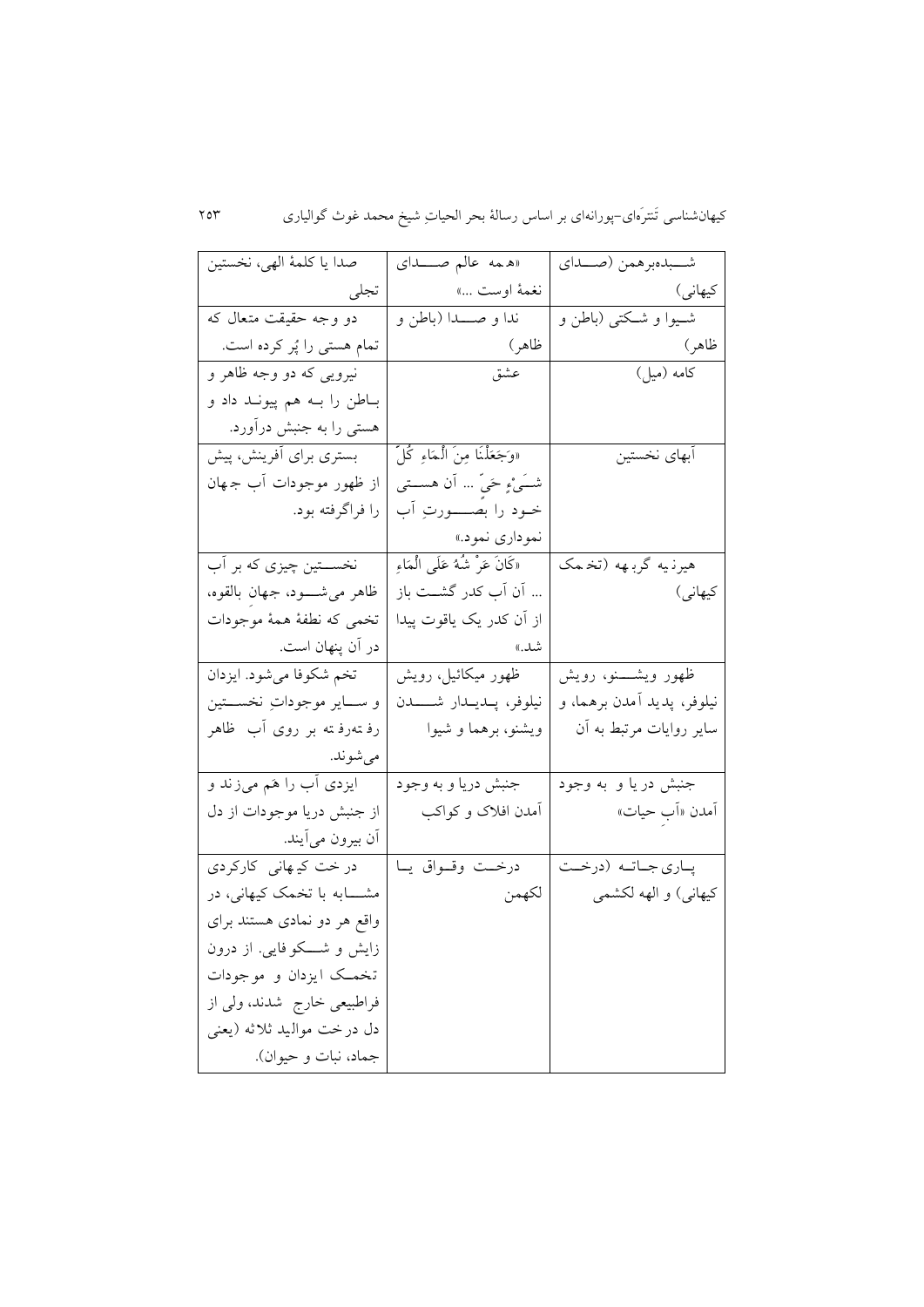يوگه يا مراقب ۀ ويشااانو، برهما و شیوا، به وجود آمدن خورشید و ساير کائنات. رياضااات و ساااجدۀ ويشااانو، برهما و شااایوا خ ش شدن دريا، پديدار شاااادن زمین و حیاات زمینی. با نیروی يوگۀ اين سه ايزد حیات زمینی شااکل میگیرد و آغاز میشود.

### **پینوشتها**

#### 9 . Bhakti

2 . Ahmad, Qazi Moin-uddin, *History of the Shattari Silsila*, Thesis Submitted for Phd, Department of History, Aligarh Muslim University, Aligarh, 1963, pp. xiv-xv.

3 . Rizvi, S. A. A., *A History of Sufism in India*, New Delhi, 1983, vol. 2, p. 173; Ernst, Carl W., "Traces of Šaṭṭārī Sufism and Yoga in North Africa", *Oriente Moderno*, XCII, 2012, pp. 361-367.

2 . غوثی شطاری، محمد، *گلزار ابرار*، به کوشش محمد زکی، پتنه، ۱۹۹٤م، ص۱٤۷–۱٤۸؛ خويشگی قصوری، *معارج الولایه*، نسخۀ خطی کتابخانه دانشگاه پنجاب لاهور (شماره 25/7765-h)، برگ .<sup>0</sup>۳۸ ٥ . برای اطلاع بیشتر دربارۀ طريقت شطاريه نک. عدلی، محمدرضا، «نفوذ طريقت عشقيه در هندوستان به روايت شيخ قاضن شطاري»، *نامۀ فرهنگستان: ويژه نامۀ شبه قاره*، شماره ۸ ۱۳۹۷، صص<sup>2</sup>3-۲۲؛ همو، «شطاريه»، *دانشنامه زبان و ادب فارسی در شبه قاره*، زير نظر محمدرضا نصيری، فرهنگستان زبان و ادب فارسی، ۱۳۹۸، ج ۵، صص ۲۹-۶۱. 2 . محمد غوث گوالیاری، جواهر خمسه، نسخه خیی کتابخانۀ مجلس شورای اسیمی)شماره 97219(، برگ .2 7 . بداؤنی، عبدالقادر، منتخب التواريخ، به کوشش احمد علی و توفیق سبحانی، تهران، -9371 9339ش، ر،3 ص.2 3 . محمد غوث گوالیاری، جواهر خمسه، برگ .3 1 . Rizvi, vol. 2, p. 157. 99 . شیوهای خاص از دکر اسماء الهی که به باور شیاريان مرات روحانی و جسمانی دارد. ۱۱ . بداؤنی، ج۳، ص0. ۱۲ . خويشگی قصوری، برگ ٥٤٣. 93 . غو ی شیاری، صص .221-223 ١٤ . بداؤنی، ج٣، ص ٣١.

92 . خويشگی قصوری، برگ .223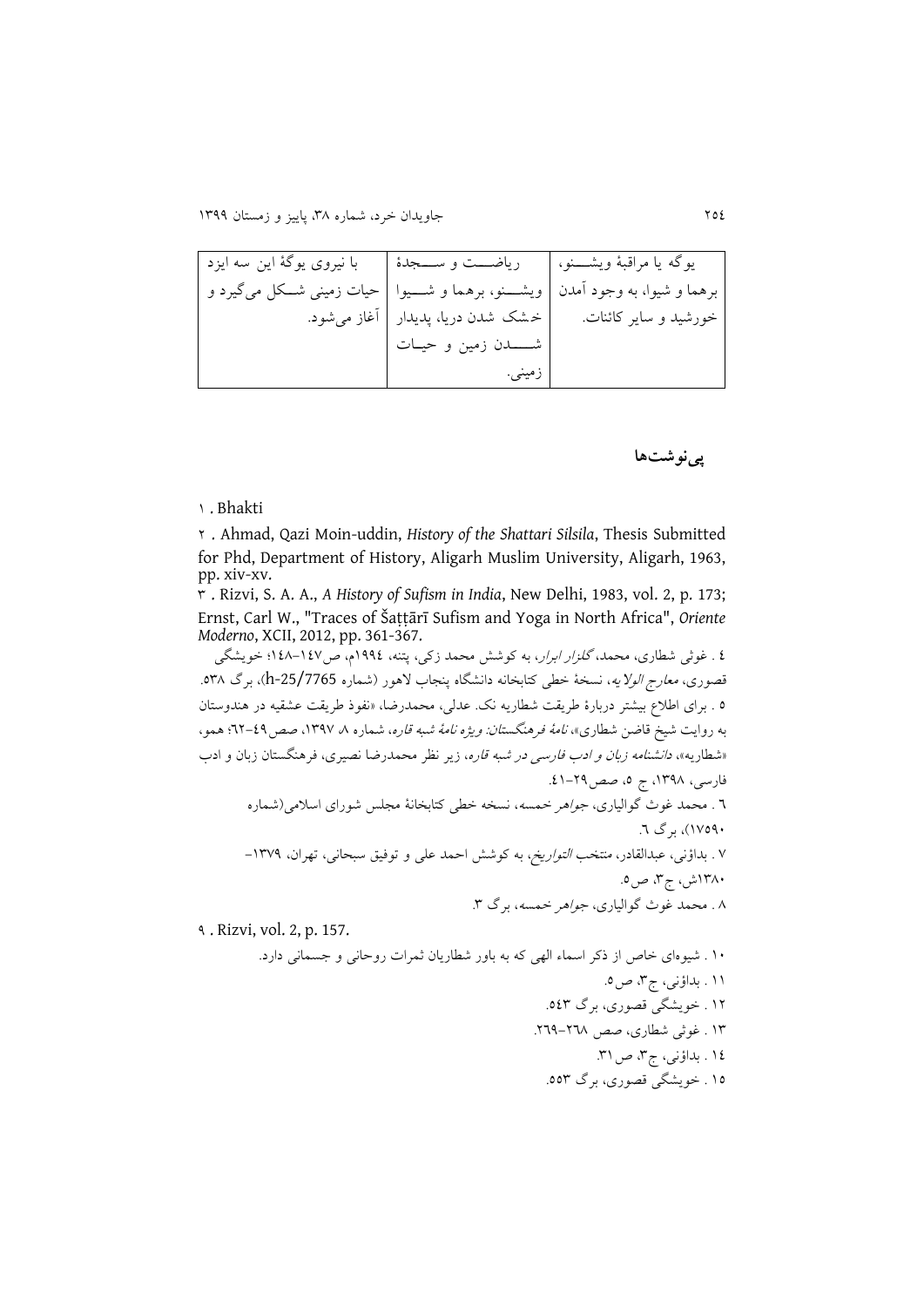92 . بداؤنی، ر،3 ص.2 97 . بداؤنی، ر،3 صص.2-2 93 . ابوالقضل عیمی، اکبرنامه، به کوشش احمد علی و عبدالرحیم، کلکته، 9332-9377 ، ر،2 ص.31 91 . همان.

29 . Rizvi, vol. 2, p. 159.

۲۱ . محمد غوث گوالیاری، *بحرالحیات*، به کوشش سید میر حسن، مطبع رضوی دهلی، ۱۳۱۱ق، ص ٢.

### 22 . Amritakunda

23 . yoga haṭha: وااه هَتَه در زبان سنسکريت به معنی »دشوار )يا فشار جسمانی(« است. هَتَه يوگه طريقتی است که بیشتر بر تمرينها جسمانی تیکید میکند. اين طريقت نخست در میان شیوائیان، بخصوص پیروان طریقت ناتهه (Natha)، رواج یافت. هَتَه یوگه با اعمال و آئینهای تنترهای نیز مرتبط است. برای آشنایی با تَنتَریسم نک. ادامه مقاله.

22 . Rizvi, vol. 1, p. 335.

٢٥ . Kāmarūpa ؛ امروزه اين شهر بهنام گواهاتی (Guwahati) در ايالت آسام (Assam) واقع شده است. شهر کامروپ مرکز فرقۀ کوله تَنتَريسم (Kula Tantrism) از فرق آئين شيوايی کشميری (Kashmir Shaivism) بوده است، نک.

Dupuche, John, "Tantri Aspects of Ḥawd Mā al-Ḥayāt: ("The Pool of the Water of Life"): An Arabic Text Developed from Hindu Sources", *SAJRP*, Vol. 1 No.01, October 2019, p.5.

22 . محمد غوث گوالیاری، بحرالحیات، ص.2

27 . متن عربی نخستین بار به کوشش يوسف حسین منتشر شد:

Husain, Yusuf (ed.), *Haud al-Hayat*, *La version arabe de L'amratkund*, Journal Asiatique CCXIII, Octobre-Decembre, 1928, pp. 291-344. 23 . Husain, Yusuf (ed.), *Haud al-Hayat*, p. 312.

21 . Persian No.20, Rossi, Ettore, "Elenco dei manoscritti persiani della biblioteca Vaticana", *Studi e Testi* 136, Vatican City, 1948, pp. 47-49.

39 . Sakaki, Kazuyo, "Yogico-tantric Traditions in the *Ḥawḍ al-Ḥayāt*," *Joumal of theJapanese Association for South Asian Studies*, 17, 2005, p.138; Ernst, Carl, "A Fourteenth-Century Persian Account of Breath Control and Meditation", *Yoga in Practice*, David Gordon White, ed., Princeton Readings in Religions, Princeton, Princeton University Press, 2011, pp. 133-139.

39 . Pietro della Valle

32 . *Kāmarūpañčāšikā*

33 . Sakaki, p. 138; Ernst, Carl W., "*Kāmarūpañčāšikā*", *Perso-Indica. An Analytical Survey of Persian Works on Indian Learned Traditions*, F. Speziale - C. W. Ernst (eds.), 2019, available at [http://www.perso](http://www.perso-indica.net/work/kamarupancasika)[indica.net/work/kamarupancasika.](http://www.perso-indica.net/work/kamarupancasika)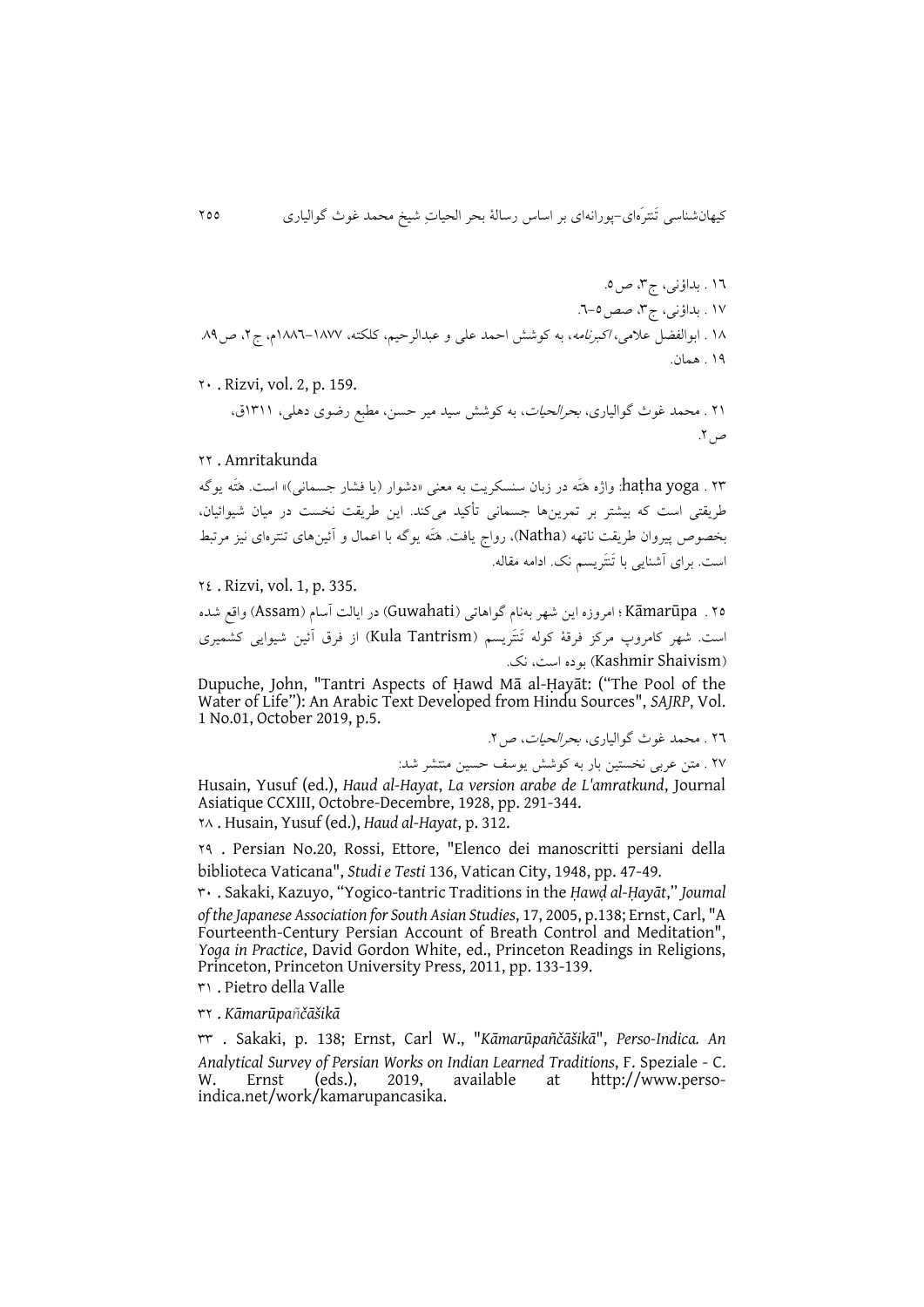32 . آملی، شمس الدين محمد بن محمود، نقائس القنون فی عرايس العیون، به کوشش حار میرزا ابوالحسن شعرانی، انتشارات اسیمیه، ،9339 ر،2 ص329

Ernst, Carl, "A Fourteenth-Century Persian Account …", p. 135. 32 . Ernst, Carl W., "The Islamization of Yoga in the *Amrtakunda*  Translations," *Journal of the Royal Asiatic Society*, Third Series, 13, 2003, pp. 203-204.

32 . Hesychasm

37 . See Caterina Greppi, *L'origine delmetodo psicofisico esicasta, Analisi di un anticotesto Indiano: l'Amṛtakuṇḍa*, Torino: Il Leone Verde, 2011, quoted by Dupuche, John, p.1.

33 . ن . بیرونی، ابوريحان، پاتانجلی، برپايۀ طبع هلموت ريتر به کوشش منوچهر صدوقی سها، تهران، پ وهشگاه علو انسانی و میالعات فرهنگی، .9371 31 . اين فرقه از اوايل قرن دوازده مییدی در هند روار يافته است.

29 . Khan, Dominique-Sila, "Conversation between Guru Hasan Kabiruddin and Jogi Kanipha: Tantra Revisited by the Isma"ili Preachers", *Tantra in Practice*, David Gordon White (ed.), Princeton, Princeton University Press, 2000, pp. 285-298.

29 . برای فهرستی از اين ترجمهها ن . مجتبائی، فتح اهلل، پیوندهای فرهنگی ايران و هند در دورۀ اسیمی، ترجمۀ ابوالقضل محمودی، تهران، موسسه پ وهشی حکمت و فلسقه ايران، ،9331 صص-21 .12

22 . Ernst, Carl, "Sufism and Yoga according to Muhammad Ghawth", *Sufi*, 29, Spring, 1996, p. 9.

23 . کربن، هانری، چشماندازهای معنوی و فلسقی اسی ايرانی، ترجمۀ انشاء اهلل رحمتی، تهران، سوفیا، ۱۳۹۳، ج۲، ص2۹٤.

22 . Ernst, Carl W., "The Islamization of Yoga …", p. 204.

٤٥ . *جوگ بشست*، به کوشش تارا چند و سید امیر حسن عابدی، هند، دانشگاه اسلامی علیگر، ١٩٦٨م، ص4٤٩ نيز نک.

*Laghu-Yoga-Vasistha*, K. Narayanaswami Aiyer (trans.), Madras, The Adyar Library and Research Center, 1971, p. 44. 22 . Siddha

27 . محمد غوث گوالیاری، بحرالحیات، ص.33 23 . همان، ص.33 21 . همان، صص.97-92 29 . همان، ص.39 29 . غو ی شیاری، صص .272-222

22 . Ernst, Carl W., "The Islamization of Yoga …", p. 205.

or.tantra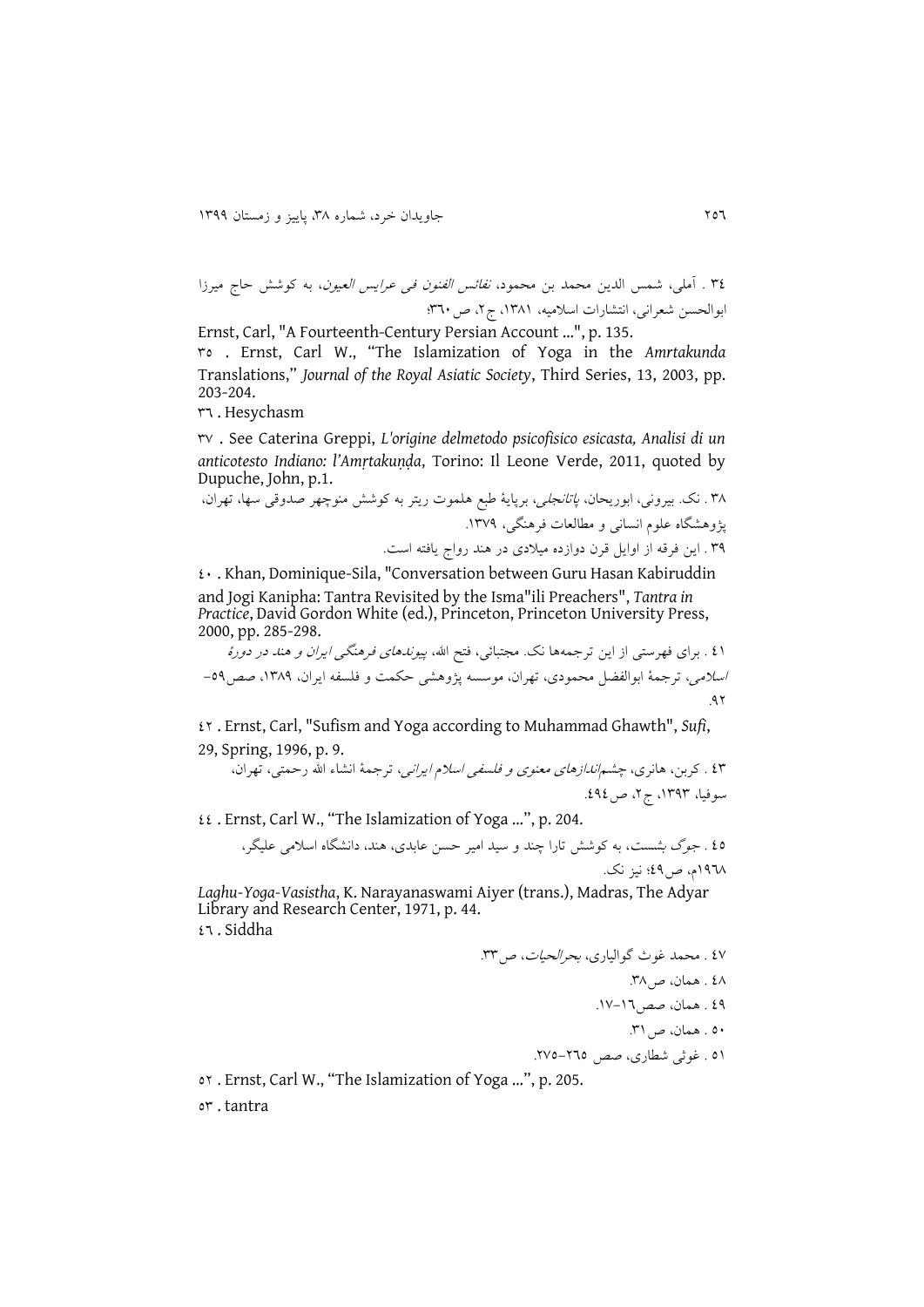- ot.Gupta
- 22 . Śakti
- 22 . puruṣa
- 27 . prakṛiti
- 23 . Sāṃkhya
- 21 . mokṣa
- 29 . kuṇḍalini

29 . cakras

22 . شرب چکرهها در باب هقتم بحر الحیات آمده است. ٦٣ . نک باب پنجم *بحرالحیات*.

72 . در *بحر الحیات* نیز بر لزوم «محافظت از منی» سخن رفته است (صص<sup>70</sup>-٣٦).

22 . Stutley, Margaret, Stutley, James, *A Dictionary of Hinduism: Its Mythology, Folklore and Development 1500 B.C.-A.D. 1500, New York*, Routledge, 2019, pp. 298- 299.

22 . purāna : مجموعه متون نسبتا متیخر هندويی که بین سدههای 3 تا 99 مییدی تیلیف شدهاند. ٦٧ . برای مطالعه تاريخچۀ کیهانشناسی در هند نک.

Bhattacharyya, N. N., *History of Indian Cosmogonical Ideas*, New Delhi, Munshiram Manoharlal, 1971.

23 . Brahman

- 21 . kama
- 79 . sat
- 79 . cit
- vr. Vac
- 73 . Śabda-Brahman
- 72 . Parāśabda

72 . śunya acala : َ َ َ ا چ ل ه به معنی »بی حرکت« و شونیَه به معنی »خالی و منزه«، يکی از اسماء حقیقت متعالی است.

- 72 . Kūtastha
- 77 . Bhāva or Bhāvana
- VA . Purusa
- 71 . Ānanda

39 . Woodroffe, Sir John, *Śakti and Śakta: Essays on Addresses on the Śakta Tantraśāstra*, Celephaïs Press, 2009 (First published London: Luzac & co., 1918), p.355.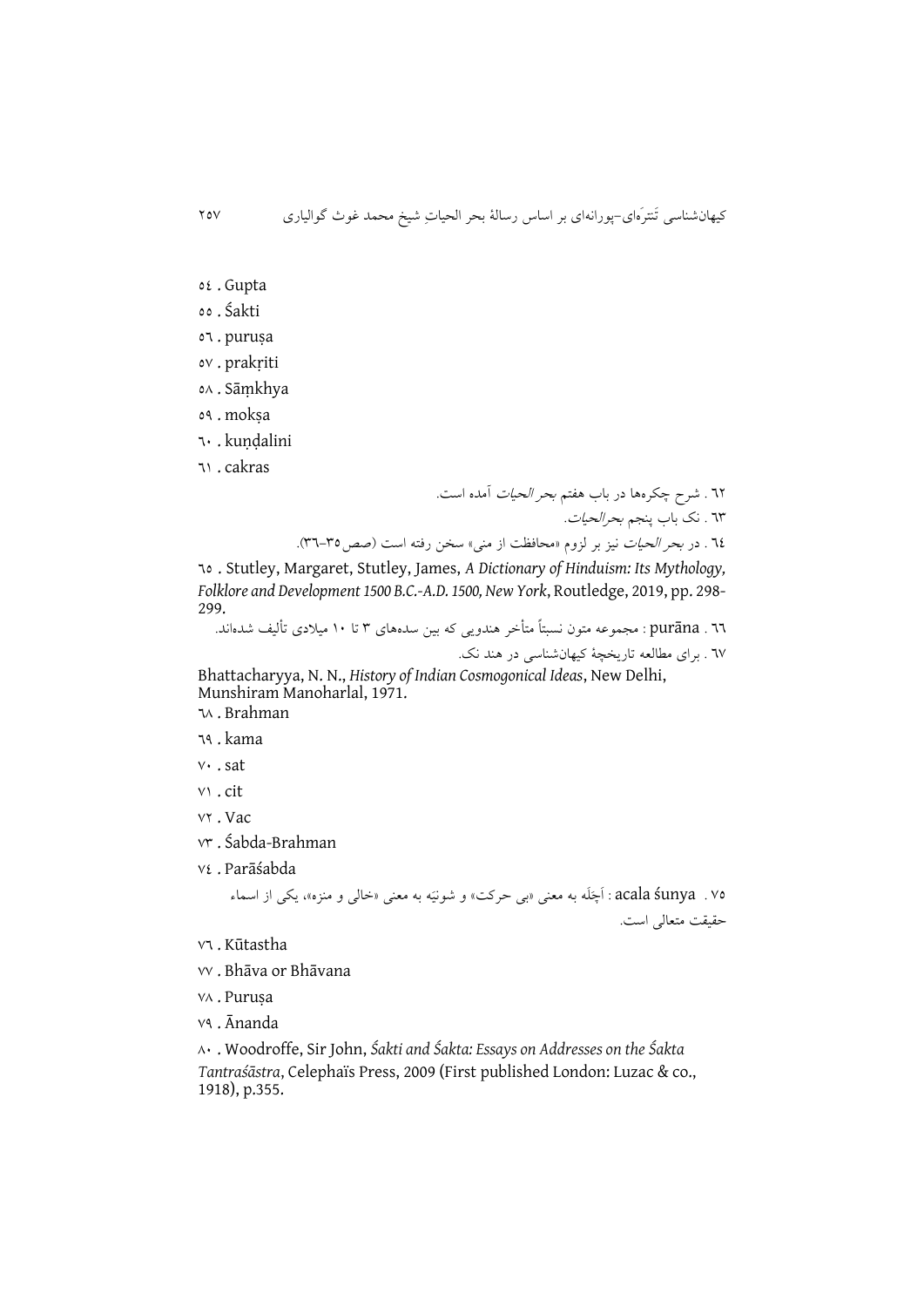#### 39 . guṇa

۸۲ . قدير، س. ا.، «تفکر فلسفی در هند پیش از اسلام» ترجمۀ فتح الله مجتبائی، در ت*اريخ فلسفه در* اسلام، به کوشش میان محمد شريف، تهران، نشردانشگاهی، ١٣٨٩، ج ١، ص٤٨.

- 33 . Sad-vastu
- 32 . Mithyābhūtā Sanātanī
- 32 . Jīva

32 . Avastu

- 37 . Woodroffe, Sir John, p. 357.
- 33 . Ibid., p.361.

 . محمد غوث گوالیاری، بحرالحیات، ص.27 . sattva: خلوص . rajas: اصل فعالیت . tamas: اصل عد فعالیت

13 . Woodroffe, Sir John, p. 358.

12 . محمد غوث گوالیاری، بحرالحیات، ص.23 ۹۵ . اين ايماژ که «کف» يا «گوهري» در آبهای نخستين پديدار شد و از آن آسمان و زمين هستی يافتند در ادبیات اسلامی سابقه دارد. نمونهای از آن را در خطبۀ نخست *نهج البلاغه*، که به توصیف آفرینش جهان اختصاص دارد، می توان ملاحظه کرد: «وَ سَاجِيَهُ إلَى مَائِرهِ حَتَّى عَبَّ عُبَابُهُ وَ رَمَى بِالزُّبَدِ رُكَامُهُ فَرَفَعَهُ فِي هَوَاءِ مُنْفَتِقٍ وَ جَوٍّ مُنْفَهِقٍ فَسَوَّى مِنْهُ سَبْعَ سَمَوَاتِ» (و قسمتهای ساکن آب را به امواج متحرک میپیوست آبها روی هم انباشته شدند و همچون قله کوه باال آمدند و اموار روی آب کقهائی بیرون فرستاد و آن را در هوای باز و جوی وسیع بالا برد و از آن هفت آسمان را پدید آورد). مولوی در بیتی (*ديوان شمس*، غزل ٨٤٠) همين مضمون را اينگونه نقل میکند: «يک گوهری چو بيضه جوشيد و گشت دریا/کف کرد و کف زمین شد وز دود او سما شد».

12 . maheśvara

17 . همان.

11 . tapas به معنی حرارت و رياضت

999 . Hiraṇyagarbha

13 . *Ṛgveda*, X.129.

999 . *Ṛgveda*, X. 121.

992 . buddhi

993 . ahaṅkāra

992 . *Brahma Purāṇa*, 31. 1-10; *Bhāgavata Purāṇa*, III. 6, III. 8.10-16; *Viṣṇu Purāṇa*, I. III.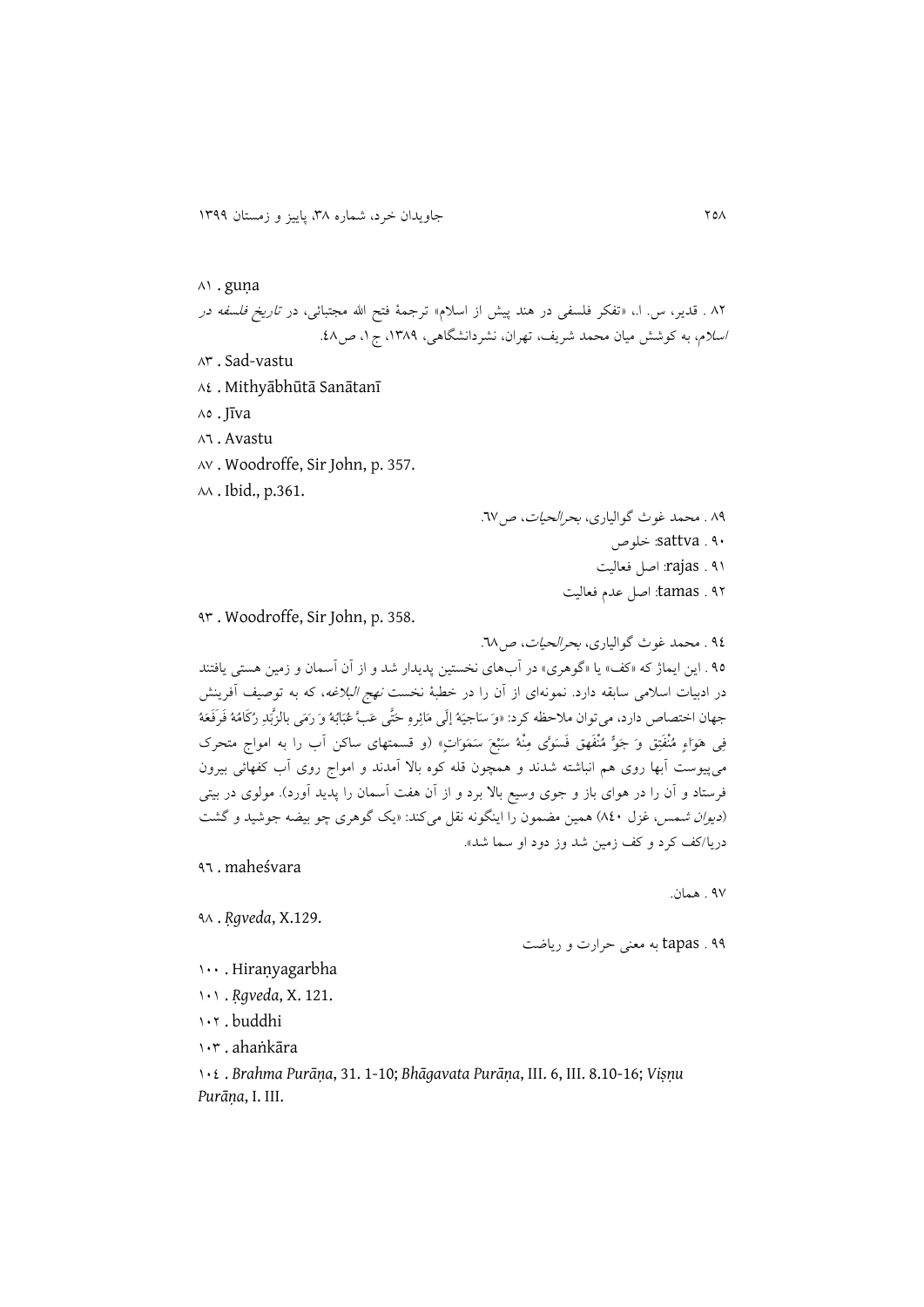992 . محمد غوث گوالیاری، بحرالحیات، ص.23

- . samudra manthan
- . Mandara
- . Vāsnki
- . Amrita
- . *Viṣṇu Purāṇa*, I.IX.
- . *Harivamsa Purāna*
- . Wilson, H. H., in *Viṣṇu Purāṇa*, vol.1., p. 146.
- . pārijāta
- . apasarasa
- . Lakṣmī
- . *Viṣṇu Purāṇa*, I.IX.

 **منابع** ابوالقضل عیمی، اکبرنامه، به کوشش احمد علی و عبدالرحیم، کلکته، 9332-9377 . آملی، شاامس الدين محمد بن محمود، نقائس القنون فی عرايس العیون، به کوشااش حار میرزا ابوالحسن شعرانی، انتشارات اسیمیه، .9339 بداؤنی، عبدالقادر، منتخب التواريخ، به کوشاش احمد علی و توفیق سابحانی، تهران، 9339-9371ش.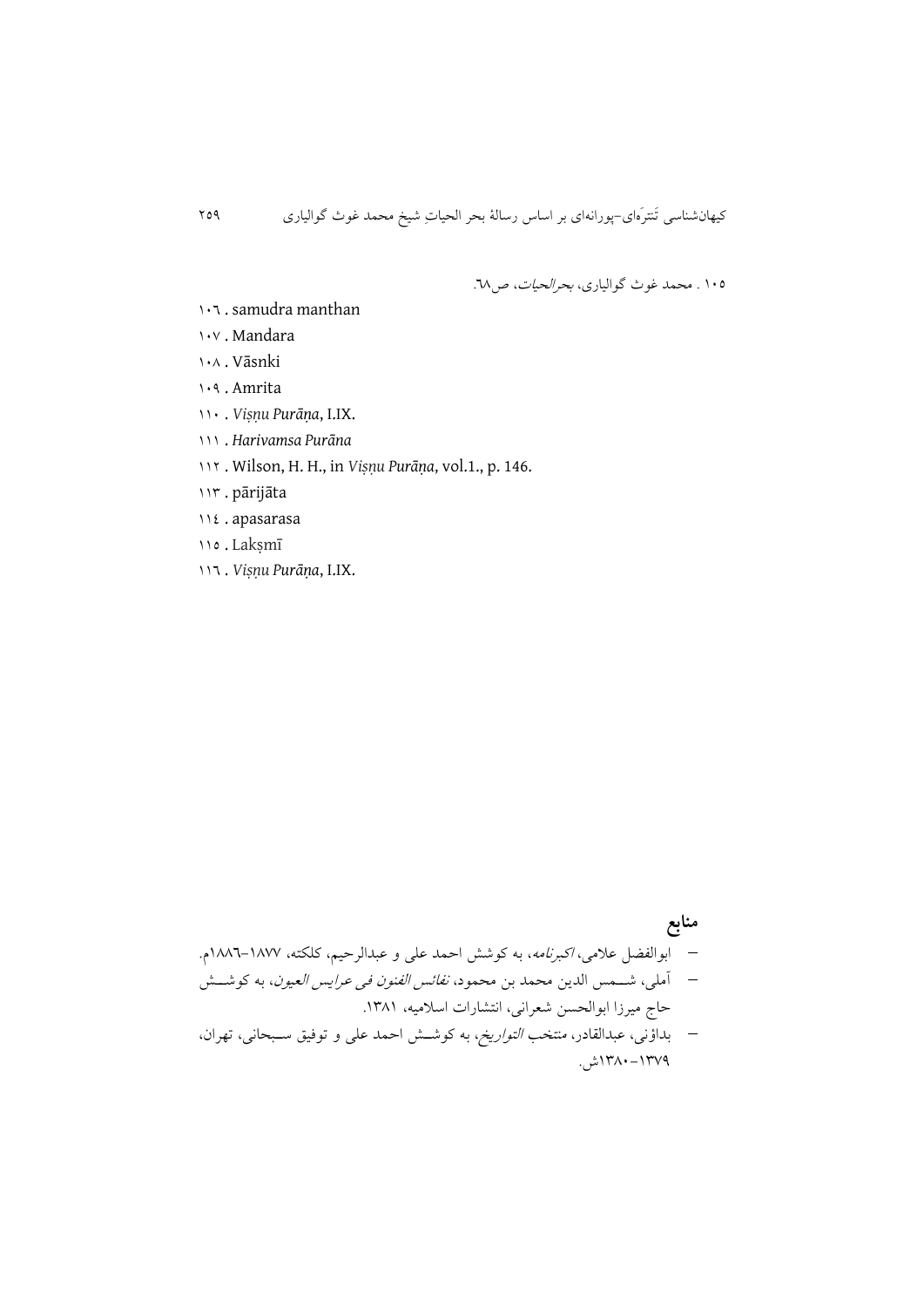بیرونی، ابوريحان، پاتانجلی، برپايۀ طبع هلموت ريتر به کوشااش منوچهر صاادوقی سها، تهران، پ وهشگاه علو انسانی و میالعات فرهنگی، .9371

- ج*وگ بشست*، به کوشش تارا چند و سید امیر حسن عابدی، هند، دانشگاه اسلامی علیگر، ۱۹۶۸م.
- خويشــگی قصــوری، *معارج الولايه*، نســخۀ خطی کتابخانه دانشــگاه پنجاب لاهور (شماره H-25/7765).
- عدلی، محمدرضــا، «شــطاريه»، *دانشــنامه زبان و ادب فارســی در شــبه قاره*، زير نظر محمدرضا نصیری، فرهنگستان زبان و ادب فارسی، ۱۳۹۸.
- عدلی، محمدرضا، »نقود طريقت عشقیه در هندوستان به روايت شیخ قاضن شیاری«، نامۀ فرهنگستان: ويژه نامۀ شبه قاره، شماره ۸، ۱۳۹۷.
	- غوثی شطاری، محمد، *گلزار ابرار*، به کوشش محمد زکی، پتنه، ۱۹۹٤م.
- قدير، س. ا.، «تفکر فلسفی در هند پيش از ا سلام» ترجمۀ فتح الله مجتبائی، در *تاريخ* فلسفه در *اسلام*، ج ۱، به کوشش میان محمد شريف، تهران، نشردانشگاهی، ۱۳۸۹.
- کربن، هانری، چ ش*م اندازهای معنوی و فله سفی ا سلام ایرانی*، ج۲، ترجمۀ از شاء الله رحمتی، تهران، سوفیا، .9313
- مجتبائی، فتح الله، *پیوندهای فرهنگی ایران و هند در دورۀ ا سلامی،* ترجمۀ ابوالف ضل محمودی، تهران، موسسه پژوهشی حکمت و فلسفه ایران، ۱۳۸۹.
- محمد غوث گوالیاری، بحرالحیات، به کو شش سید میر ح سن، میبع ر ضوی دهلی، 9399ق.
- محمد غوث گوالیاری، *جواهر خمســـه*، نســخه خطی کتابخانۀ مجلس شــورای اسیمی)شماره 97219(.
	- Ahmad, Qazi Moin-uddin, *History of the Shattari Silsila*, Thesis Submitted for Phd, Department of History, Aligarh Muslim University, Aligarh, 1963.
	- *Bhāgavata Purāṇa*, J. L. Shastri and G. V. Tagare (trans.), Motilal Banarsidass Publishers, Delhi, 1999.
	- Bhattacharyya, N. N., *History of Indian Cosmogonical Ideas*, New Delhi, Munshiram Manoharlal, 1971.
	- *Brahma Purāṇa*, G. P. Bhatt (trans.), Motilal Banarsidass Publishers, Delhi, 1955.
	- Caterina Greppi, *L'origine delmetodo psicofisico esicasta, Analisi di un anticotesto Indiano: l'Amṛtakuṇḍa*, Torino: Il Leone Verde, 2011.
	- Dupuche, John, "Tantri Aspects of Hawd Mā al-Hayat: ("The Pool of the Water of life"): An Arabic Text Developed from Hindu Sources", *SAJRP*, Vol. 1 No.01, October 2019.
	- Ernst, Carl W., "*Kāmarūpañčāšikā*", *Perso-Indica. An Analytical Survey of Persian Works on Indian Learned Traditions*, F. Speziale -